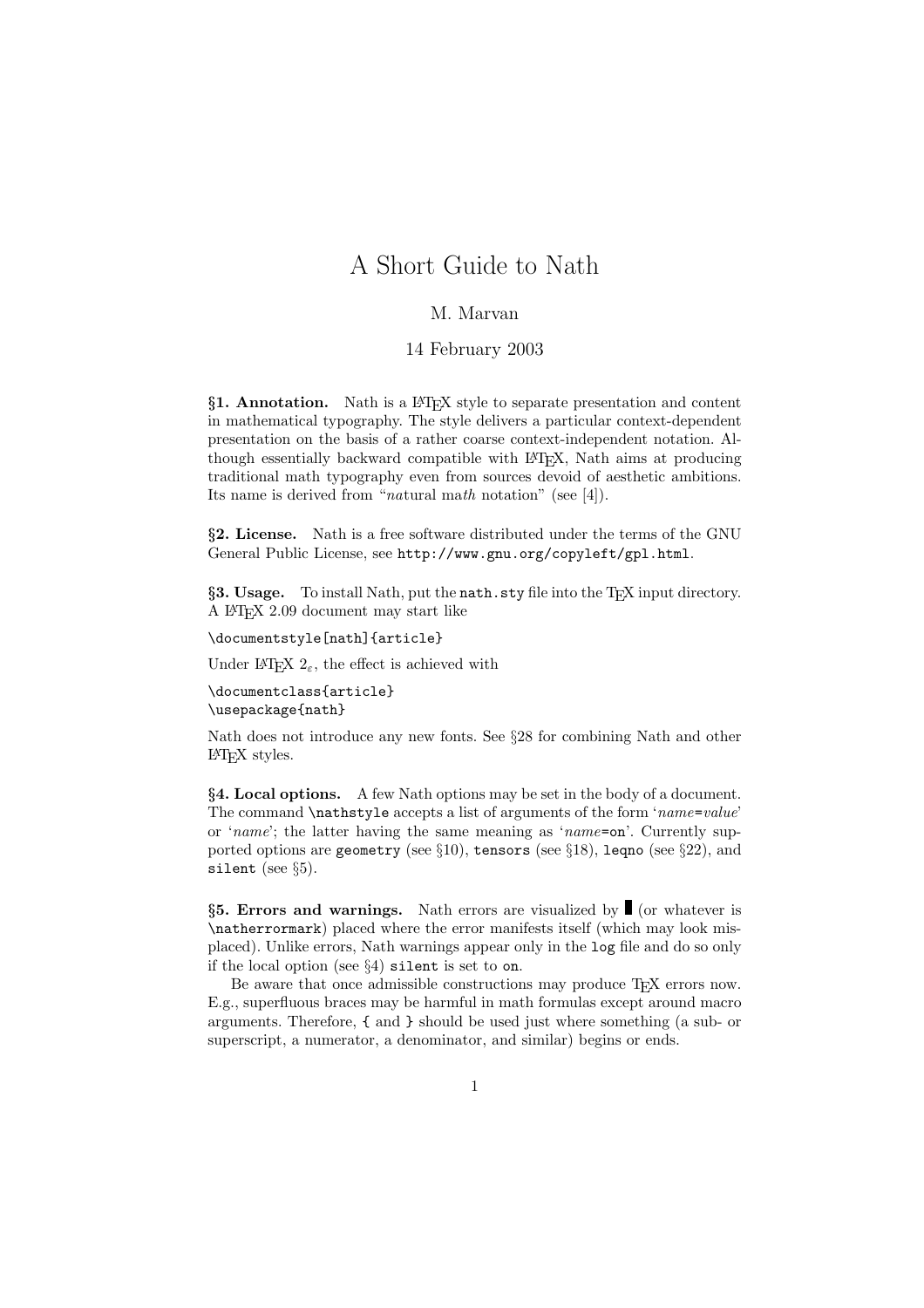*§***6. Math modes.** Nath uses two distinct math modes. The single dollar sign \$ invokes the in-line mode. The double dollar sign \$\$ as well as other math environments invoke the display mode.

Observe the difference:  $$(1 + \frac{xy}{2}\t{typeses as } (1 + x/y)^2, \t{while}$ 

#### \$\$  $(1 + \text{frac xy})^2$ \$\$

typesets as

$$
\left(1+\frac{x}{y}\right)^2,
$$

even though the notation is one and the same.

Commands \inline and \displayed force either mode on a subexpression. Sub- and superscripts are normally typeset in in-line mode; but

#### \$\$ (\sum\_{i=1}^n x\_i^p)^{\displayed{\frac 1p}} \$\$

produces the display mode in the script size:

$$
\left(\sum_{i=1}^n x_i^p\right)^{\frac{1}{p}}.
$$

Never leave delimiters un\displayed in these cases.

The four math style switches of TEX newly refer only to the *size* of math expressions: \scriptstyle and \scriptscriptstyle to the script and secondlevel-script size of the *current* size; \textstyle is void; whereas \displaystyle has a special meaning in the context of the principle of smallest fences (see  $\S 8$ ).

*§***7. Fractions.** Fractions indicate division in a very broad sense (cf. *∂f /∂x*) and may occur in three shapes:

built-up 
$$
\frac{A}{B}
$$
, piece  $\frac{1}{2}$ , solidus  $A/B$ .

Nath provides a single universal command \frac (besides of the obvious slash, '/'). The resulting shape is determined by special algorithms (see  $[4]$ ).

*§***8. Displayed fractions.** Non-numeric fractions come out as built up. According to what we call the principle of smallest fences, numeric fractions are typeset built up if and only if this does not extend any paired delimiters. E.g.,

```
$$
  (\frac{12 + x}{\frac{12 + \frac{12 + \frac{12}{\frac{12 + \frac{12}{\frac{12 + \frac{12}{\frac{12 + \frac{12}{\frac{12 + \frac{12}{\frac{12 + \frac{12}{\frac{12 + \frac{12}{\frac{12 + \frac{12}{\frac{12 + \frac{12}{\frac{12 + \frac{12}{\frac{12 + \frac{12}{\frac{12 + \frac{12}{\frac{12 + \frac{12}{\frac{12 + \frac{12}{\frac{12 + \frac{12}{\frac{12 + \frac{12}{\frac{12 + \frac{12}{\frac$$
```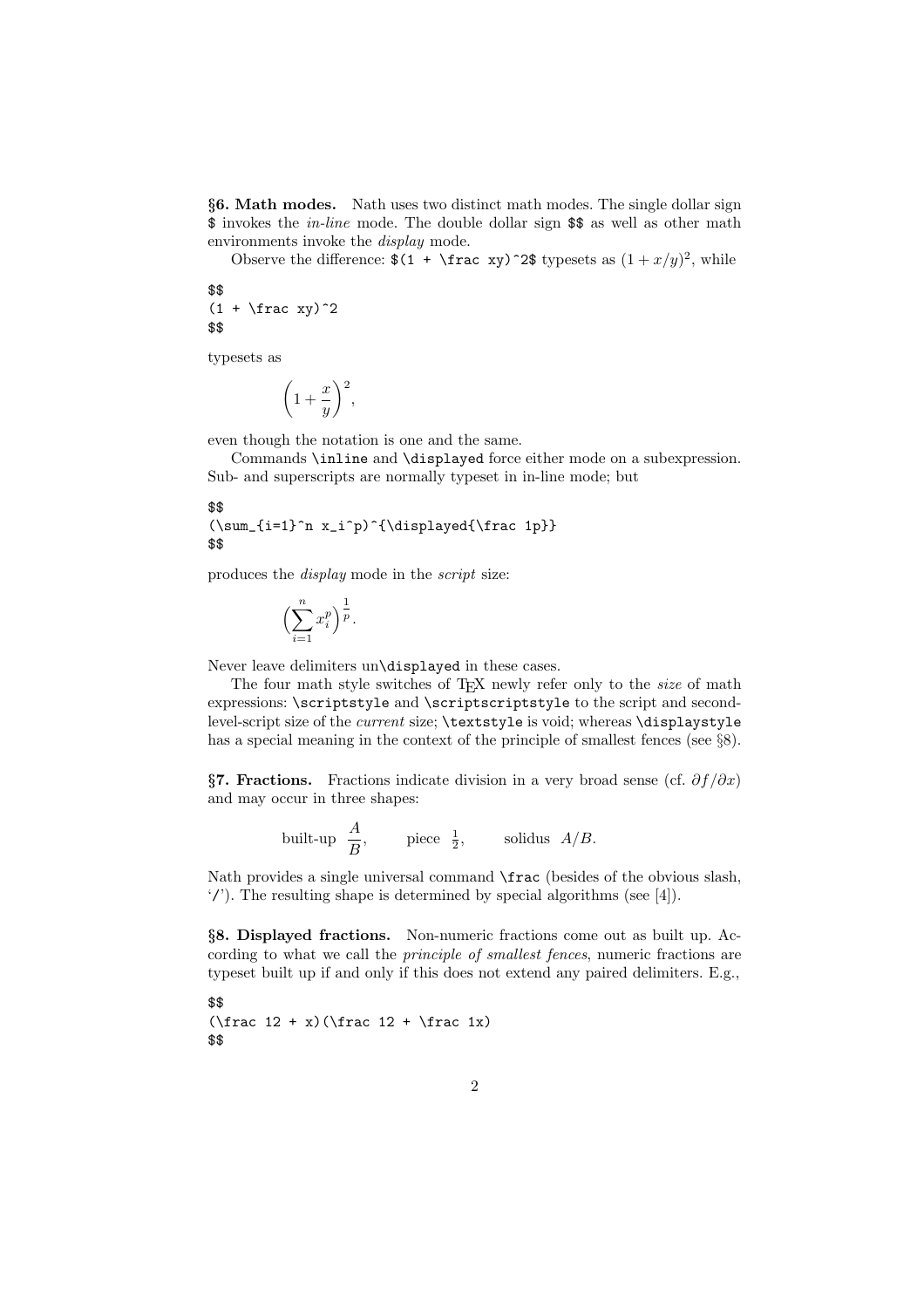results in

$$
\left(\frac{1}{2} + x\right)\left(\frac{1}{2} + \frac{1}{x}\right).
$$

One can circumvent the rule in two possible ways.

(i) In order to force a built-up fraction, place \displaystyle anywhere within the nearest pair of delimiters. E.g.,

$$
\left(\frac{1}{2} + x\right)\left(\frac{1}{2} + \frac{1}{x}\right)
$$

results from

```
$$
(\frac{12 + x\displaystyle{\frac{12 + \frac{12}{x}}{x}})$$
```
(ii) In order to force a case fraction, insert an extra pair of invisible delimiters. E.g.,

$$
\int x \, dx = \frac{1}{2} \, x^2
$$

results from

```
$$
\int x\,dx = \left. \frac12 x^2 \right.
$$
```
Compound fractions have their numerator and denominator in display mode:

$$
\frac{1+\frac{x}{y}}{1-\frac{x}{y}}.
$$

One can, of course, force the in-line mode. Namely,

```
$$
\frac{\inline{1 + \frac{xy}}{\inline{1 - \frac{xy}}$$
```
or, even better,

```
\newcommand\ifrac[2]{\frac{\inline{#1}}{\inline{#2}}}
$$
\left\{1 + \frac{xy}{1 - \frac{xy}}\right\}$$
```
(cf. §26) typesets as

$$
\frac{1+x/y}{1-x/y}.
$$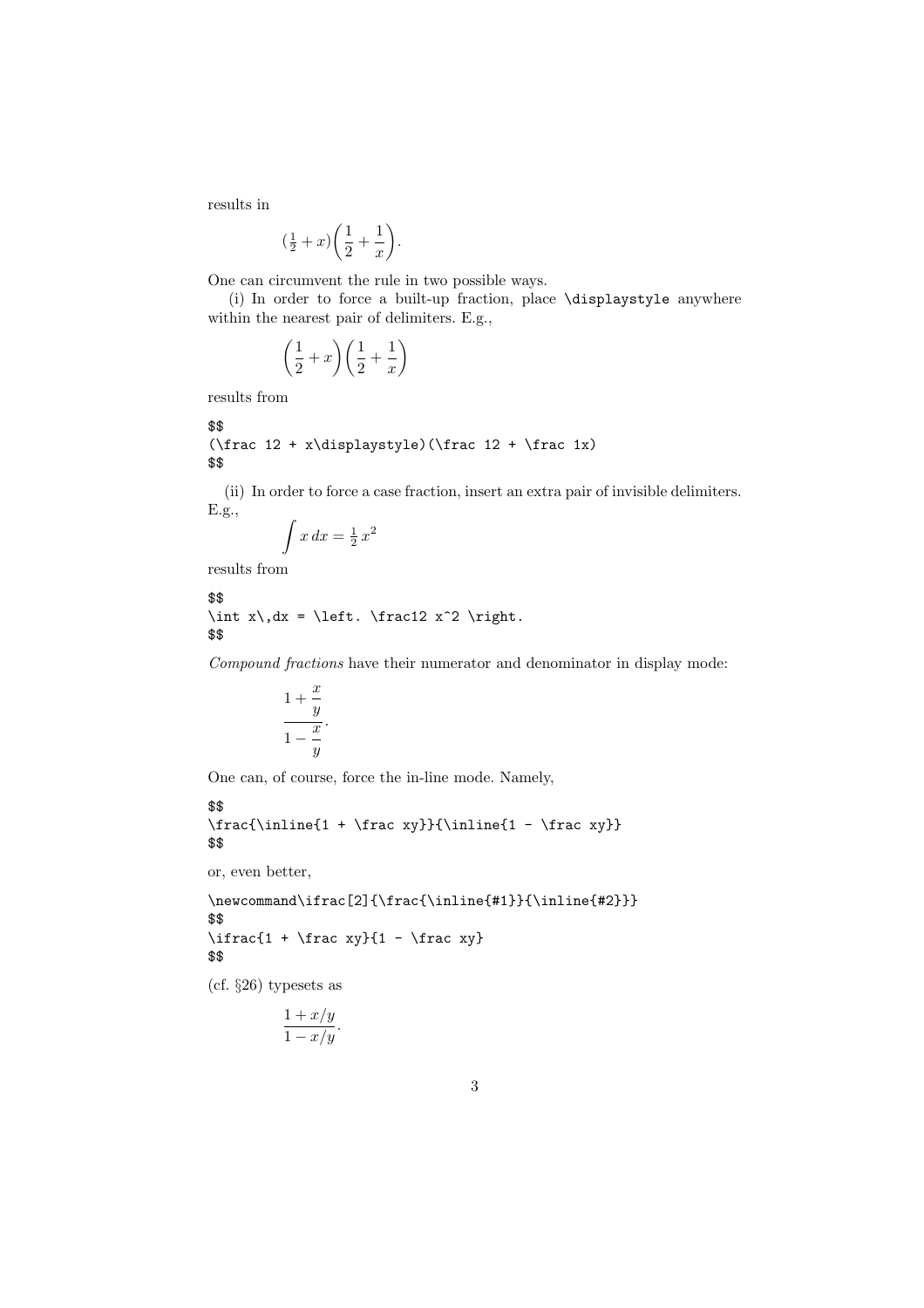*§***9. In-line fractions.** A \frac with numeric arguments results in a case fraction, such as the Bernoulli number  $B_{12} = -\frac{691}{2730}$ . Otherwise we get a solidus fraction and parentheses are added whenever needed for preservation of the mathematical meaning. E.g.,

#### \$\frac{\frac ab}{\frac cd}\$

produces  $(a/b)/(c/d)$ .

Examples below present one and the same expression in display and in-line mode. Roughly speaking, Nath assumes that binary operations other than slash have less binding power than the slash,

$$
\frac{a+b}{c+d}
$$
\n
$$
\frac{a\cdot b}{c\cdot d}
$$
\n
$$
\frac{a\cdot b}{c\cdot d}
$$
\n
$$
(a+b)/(c+d),
$$
\n
$$
\frac{a\cdot b}{c\cdot d}
$$
\n
$$
((a\cdot b)/c\cdot d)/(c\cdot d),
$$
\n
$$
x + a/b.
$$

In particular, this rule applies to the binary operations of commutative algebra:

$$
\frac{A}{B} \otimes \frac{C}{D}
$$
  
\n
$$
\frac{A \otimes B}{C \otimes D}
$$
  
\n
$$
(A \otimes B)/(C \otimes D),
$$

even though existing tradition may be different in this particular case. On the other side, juxtaposition has more binding power than the slash:

| $a\ c$<br>$b \, d$                                        | (a/b)(c/d),                                   |
|-----------------------------------------------------------|-----------------------------------------------|
| $\partial f$<br>$\partial x$ g                            | $(\partial/\partial x)(f/g),$                 |
| $d^{\underline{u}}$<br>$\eta$                             | d(u/v),                                       |
| $\partial^3 f$<br>$\overline{\partial x \, \partial y^2}$ | $\partial^3 f / \partial x \, \partial y^2$ , |
| $\boldsymbol{a}$<br>bc                                    | a/bc.                                         |

Nath only avoids inserting parentheses between a fraction and a numeric coefficient, e.g.,

$$
-\frac{u}{v} + 2\frac{u}{v} - \frac{1}{2}\frac{a}{b} - u/v + 2u/v - \frac{1}{2}a/b,
$$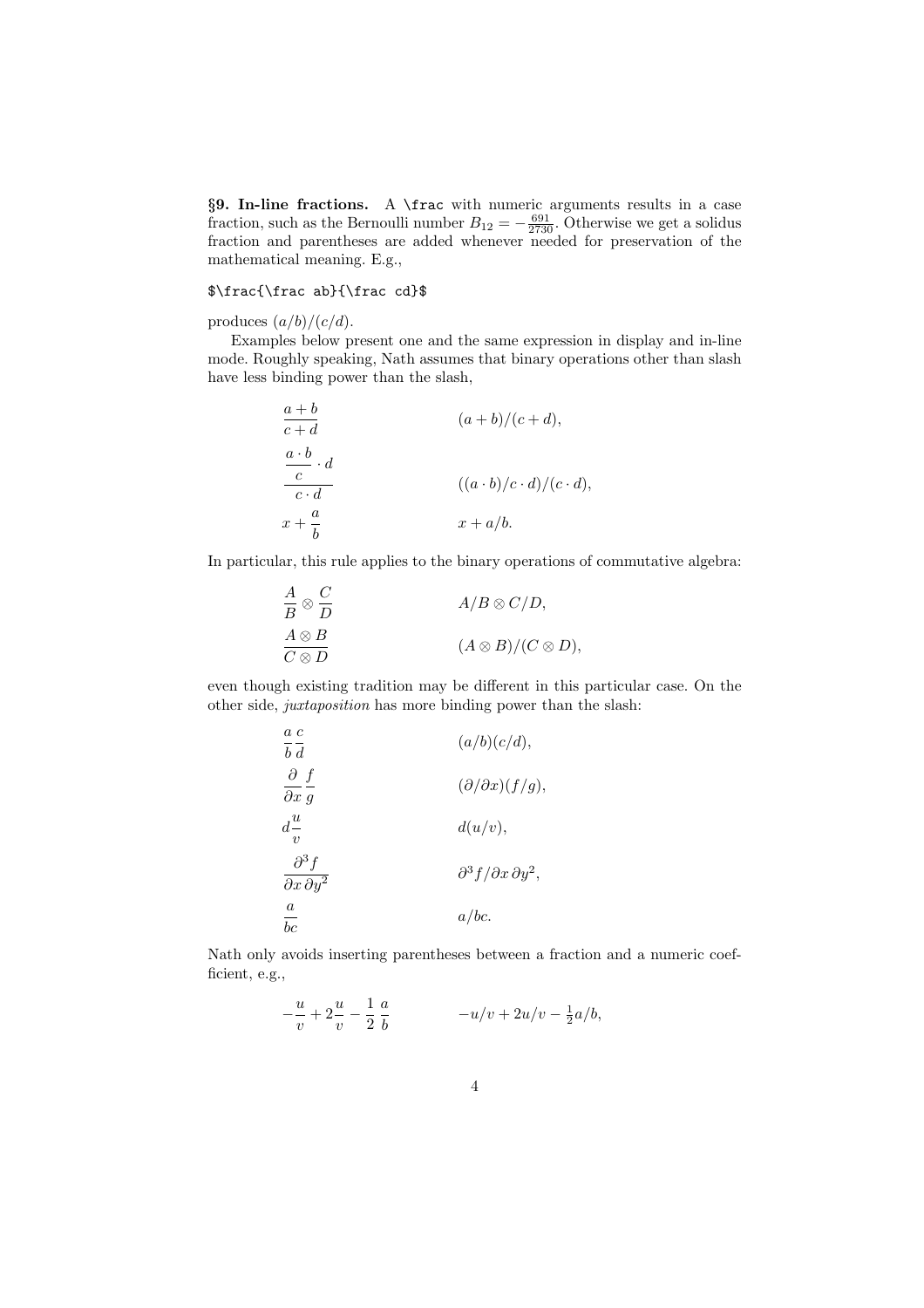unless there is a danger of confusion, e.g.,

$$
2\frac{\pm u}{v} \qquad \qquad 2(\pm u/v).
$$

In case of loose juxtaposition between operator and its argument, there is no obvious winner, thus

$$
\frac{\sin x}{2} + \sin \frac{x}{2} \qquad (\sin x)/2 + \sin(x/2).
$$

Of course, no parentheses will be inserted when they are already present in one or another form:

$$
A\left[\frac{u}{v}\right]^2
$$
  
\n
$$
\frac{(x,y)}{\|x\| \|y\|}
$$
  
\n
$$
(x,y)/\|x\| \|y\|
$$

(the last example uses \lVert x \rVert \, \lVert y \rVert in the denominator).

Grouping prevents Nath from adding parentheses around the whole fraction:  $\delta$  \frac bc}\$ typesets as *ab/c*, otherwise as *a(b/c*). To be on the safe side, avoid superfluous braces in math formulas (cf. §5).

To disable parentheses around the numerator or denominator, a pair of invisible parentheses is needed: \$\frac{\left.\sin x\right.}{\cos x}\$ typesets as  $\sin x / \cos x$ , otherwise as  $(\sin x) / \cos x$ .

An important remark is due. Professional typographers generally followthe rule that '*a/bc* means *a* divided by *bc*.' Still some mathematicians (especially those with a programming background) argue that if juxtaposition denotes multiplication, then  $a/bc$  means  $a/b \cdot c$ , which is  $(a/b) \cdot c$  by the commonly accepted rules of precedence. However,  $ab$  and  $a \cdot b$  are different notations and it is the notation what matters in typography. Yet the AIP style manual [1] is cautious enough to say just: "do not write  $1/3x$  unless you mean  $1/(3x)$ ." Altogether, notation *a/bc* is considered ambiguous by a nonignorable part of the mathematical community. Then, at least, the choices made by Nath are known, traditional, and easy to remember.

And, of course, it is never unwise to display difficult fractions.

§10. Delimiters. TEX's \left and \right produce rather poor results, especially when overused or underused. Under natural notation, every fence is a left or right delimiter by its very nature, and delimiters do their best to match the material enclosed:

$$
\frac{M}{\left(1-\frac{x_1+\cdots+x_n+pZ}{r}\right)\left(1-p\frac{\frac{\partial Z}{\partial x_2}+\cdots+\frac{\partial Z}{\partial x_n}}{\rho}\right)}.
$$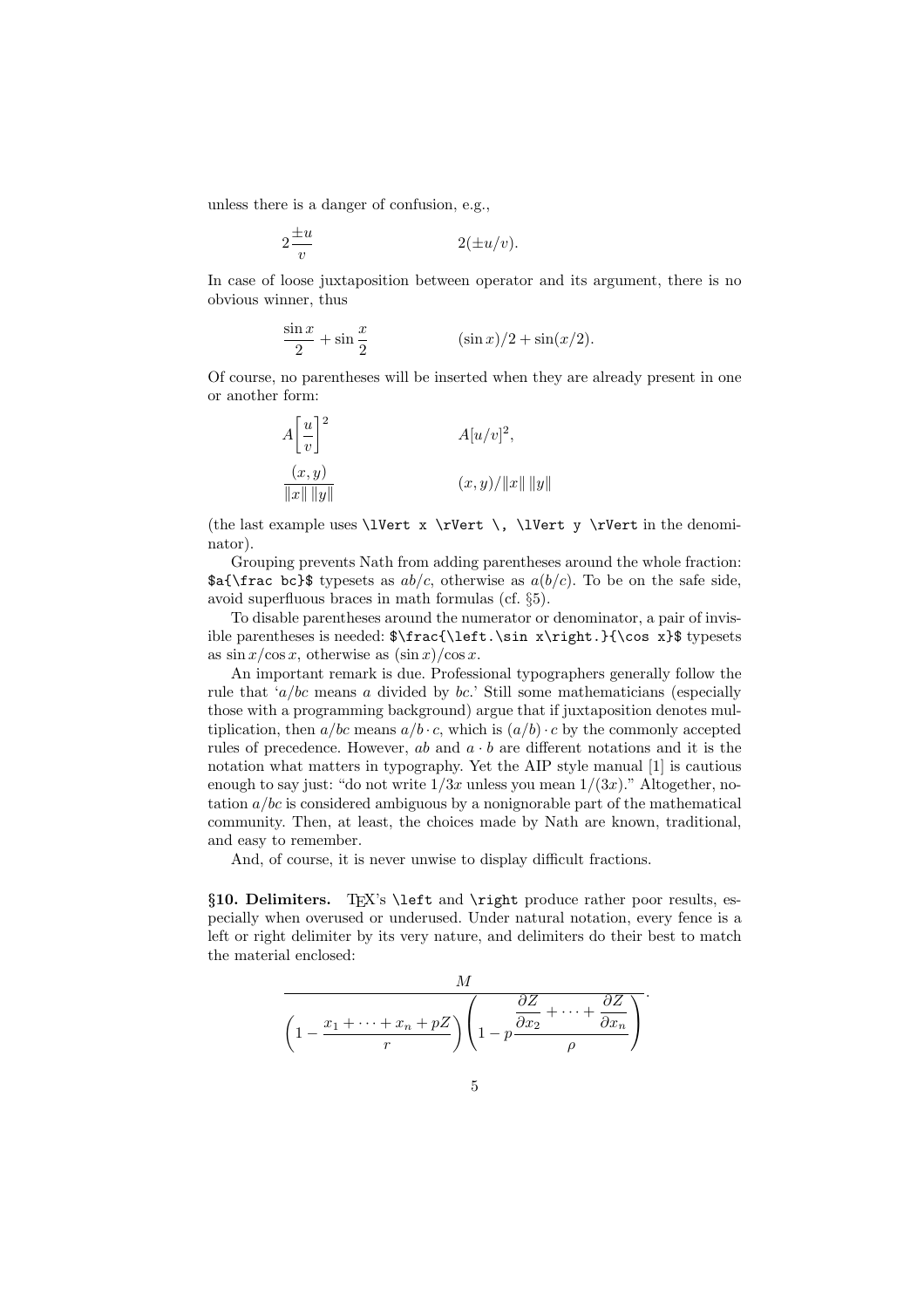For matching purposes, every Nath mathematical object is assigned an auxiliary height and depth; sub- and superscripts as well as accents do not contribute to these dimensions, hence "small parts" may exceed the fences:

$$
(\widetilde{P} - \widetilde{Q}) \Big( 1 + \prod_{i=1}^{\lfloor \sqrt{n} \rfloor} p_i \Big)^2.
$$

Needless to say, line breaks are allowed between delimiters. E.g.,

$$
\sin 2nx = 2n \cos x \left[ \sin x + \sum_{k=1}^{n} (-4)^k \frac{(n^2 - 1^2)(n^2 - 2^2) \cdots (n^2 - k^2)}{(2k - 1)!} \sin^{2k - 1} x \right]
$$

results from the simple

```
$$
\sin 2nx = 2n \cos x [\sin x \\
\qquad + \sum_{k = 1}^n (-4)^k\frac{(n^2 - 1^2)(n^2 - 2^2) \dots (n^2 - k^2)}{(2k - 1)!}\sin^{2k} - 1 x]
$$.
```
The modifiers \left and \right still must be used with symmetric delimiters (e.g., vertical lines  $\vert$  and  $\vert$ ) or when intended to override the natural disposition (e.g., \left]). The newly introduced modifiers \double and \triple create double and triple delimiters. E.g., \$\double[u\_1,\dots,u\_n\double]\$ produces  $[[u_1, \ldots, u_n]]$ .

The *middle delimiters*, such as  $\mid \mathcal{A} \mid \mathcal{A}$  for  $\mid$ ,  $\mid$  and  $\cdot$  double for  $\|$ , and  $\triangle$  triple  $\|$  for  $\|$ , have the size of the nearest outer pair of delimiters. For example:

$$
\Big\{(x_i)\in R^\infty \ \Big|\ \sum_{i=1}^\infty x_i^2=1\Big\}.
$$

With nested delimiters, there are two ways to ensure that outer delimiters come out bigger than inner ones. In display mode this is controlled by a count \delimgrowth. Setting the \delimgrowth to *n* makes (approx.) every *n*th delimiter bigger. One should set \delimgrowth=1 when a display contains many vertical bars (and insert extra  $\lambda$ , between adjacent right and left bars).

In in-line mode, the command \big has the effect that the next entered level of delimiters is set in big size (in the sense of plain  $T_FX$ ). It is not necessary that the \big is immediately followed by a delimiter; and \bigg is an abbreviation for \big\big. For instance, \$\Delta\big \frac 1{f(x)}\$ produces ∆ 1*/f*(*x*) ; in this way one can enlarge implicit delimiters such as those induced by the command \frac. It is an error to place a \big within delimiters that are not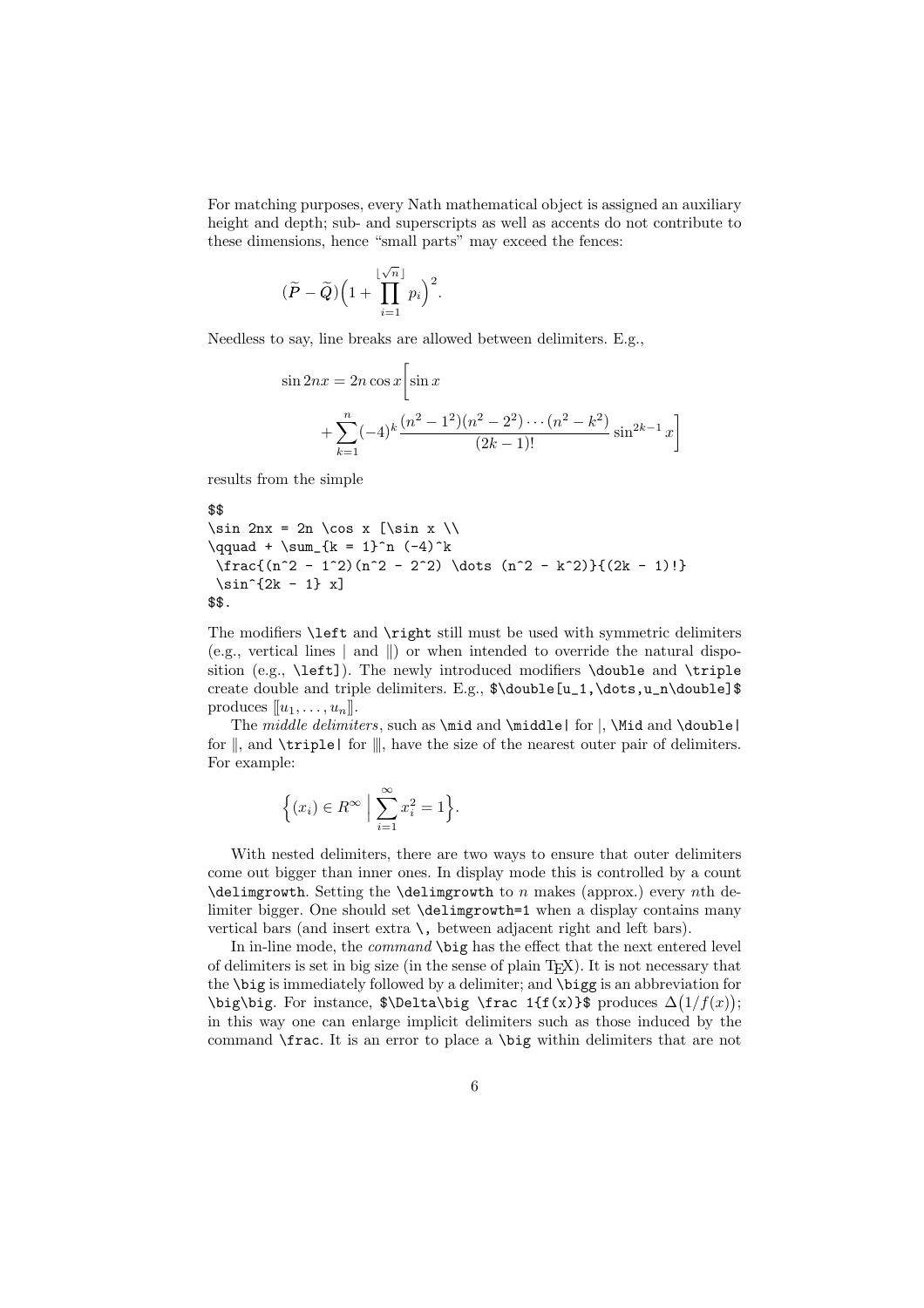| Left delimiters            |    | Right delimiters                |  |
|----------------------------|----|---------------------------------|--|
|                            |    |                                 |  |
| $[.\Lambda]$ brack         |    | $], \text{brack}$               |  |
| $\setminus \{ , \perp \}$  |    | $\}, \theta$                    |  |
| $\langle \ \rangle$ langle |    | $\rightarrow$ , $\angle$ rangle |  |
| \lfloor                    |    | \rfloor                         |  |
| \lceil                     |    | \rceil                          |  |
| \lvert, \left              |    | \rvert, \right                  |  |
| \lBrack, \double[          |    | \rBrack, \double]               |  |
| \lAngle, \double<          |    | \rAngle, \double>               |  |
| \lFloor                    |    | \rFloor                         |  |
| \1Ceil                     |    | \rCeil                          |  |
| \lVert, \ldouble           |    | \rvert, \rdouble                |  |
| \triple[                   | ll | \triple]                        |  |
| \triple<                   |    | \triple>                        |  |
| \ltriple                   |    | $\vert$                         |  |

Table 1: Paired delimiters

big themselves. Unbalanced delimiters may be present in an in-line formula (as is usual in tensor calculus — cf.  $\S18$ ), but then cannot be resized.

Table 1 lists paired delimiters. To enable  $\leq$  and  $\geq$  as a notation for angle braces, one must set \nathstyle{geometry} (this misusage of notation is common in geometry and math physics). As symbols of ordering, *<* and *>* can be always accessed through '\lt' and '\gt'.

While in math modes, brackets [, ] never denote optional arguments. This helps to avoid common LATEX misinterpretations, as with  $\setminus \mathcal{L}$ . On the other side, *grouping* interspersed with delimiters — once harmless — is a serious defect now (cf.  $\S5$ ). E.g.,  $(\{x)\}$  derails T<sub>E</sub>X if used in display mode.

*§***11. Operators.** Nath typsets \lambda\mathop{\rm id} - g as

 $λ$  id  $- q$ ,

whereas T<sub>E</sub>X would put uneven spacing around the minus sign:  $\lambda$  id  $-g$ , erroneously considering the minus sign a unary operator (by [3, rule 5 on p. 442]).

In subscripts of big operators,  $\setminus \setminus$  is allowed and starts a new line, e.g.,

\$\$

 $\sum_{i,j} \in K \setminus i$  he j} a\_{ij} \$\$

prints as

$$
\sum_{\substack{i,j \in K \\ i \neq j}} a_{ij}.
$$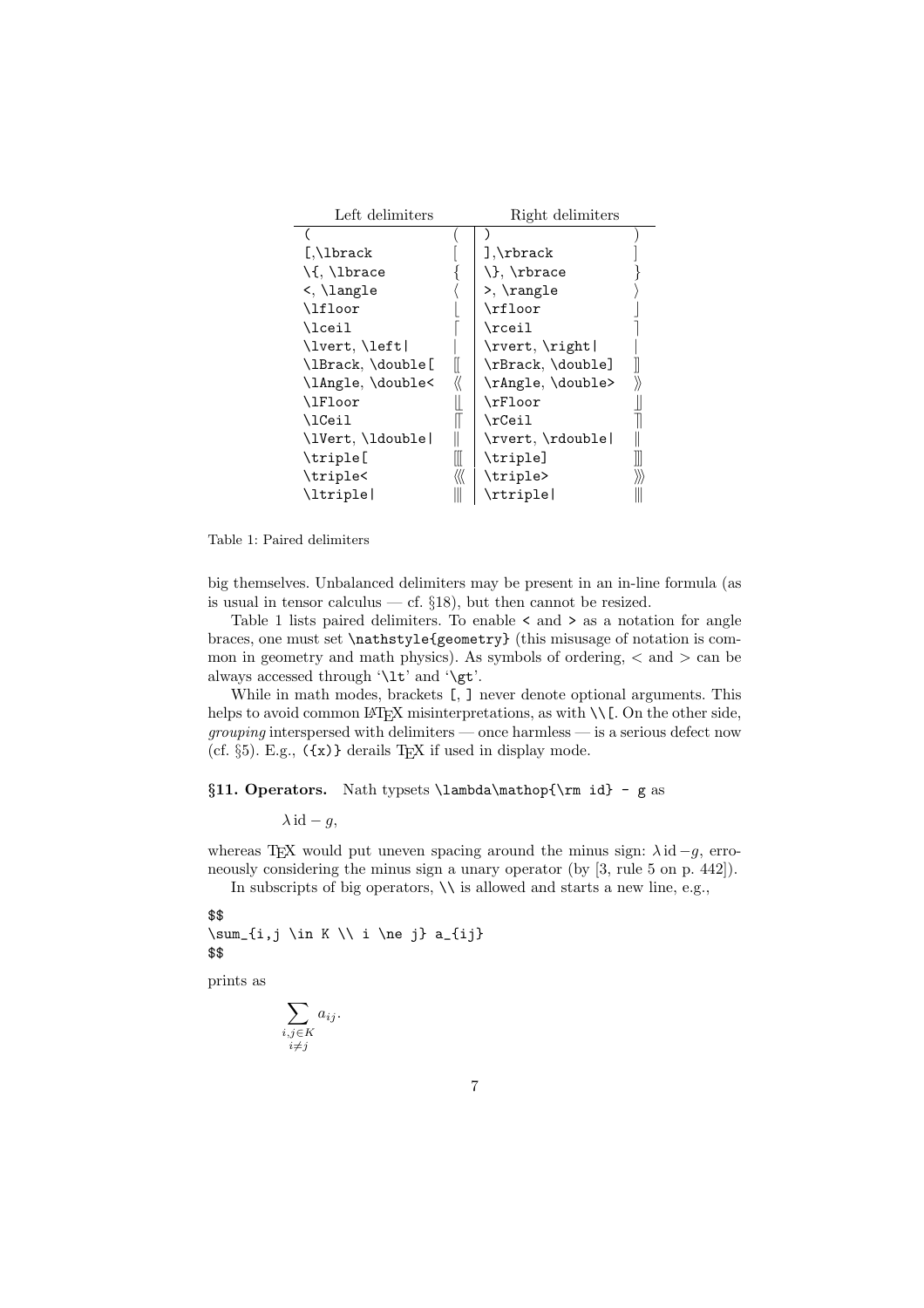Within math, the exclamation mark ! alone ensures suitable spacing around factorials:  $C^n n_k = \frac{n!}{(n - k)!k!}$  typesets as  $C_k^n = n!/(n - k)!k!$  or

$$
C_k^n = \frac{n!}{(n-k)! \, k!}.
$$

May be doubled:  $(2n)!! = n! 2^n$ .

Finally, integral signs stick one to another unless something else intervenes:

#### \$\$ \int\int\int\_M dV. \$\$

produces

$$
\iiint_M dV.
$$

*§***12. Abbreviations.** According to typographic tradition, names of variables that are abbreviations should be typeset in roman, for which Nath offers a handy notation: abbreviations are letter strings starting from the back quote  $\cdot \cdot$ . E.g.,  $\mathcal{F}^{\text{\'et}}$   $\text{\'et}$  and  $\mathcal{F}^{\text{\'et}}$  and  $\text{\'et}$  **y**, respectively.

Strings containing more than one letter, such as 'span, become math operators. Until nowthey must have been declared in advance with some additional care to avoid conflicts ( $\$ span is a T<sub>EX</sub> primitive). Some more examples:

$$
H' = H'_{\text{symm}} + H'_{\text{antisymm}},
$$
  
\n
$$
\bar{f} = f|_{\text{int } U},
$$
  
\n
$$
a = \text{const}_1,
$$
  
\n
$$
G = \text{SO}(n).
$$

*§***13. Roots.** Nath's \sqrt differs in several aspects. Firstly, its vertical size never depends on the presence of subscripts:

$$
\sqrt{a} + \sqrt{a_j} \, .
$$

Secondly, nested \sqrt's are aligned at the top:

$$
\cos\frac{\pi}{10} = \frac{1}{4}\sqrt{10 + 2\sqrt{5}}.
$$

(Compare it with the T<sub>EX</sub>'s

$$
\cos\frac{\pi}{10} = \frac{1}{4}\sqrt{10 + 2\sqrt{5}}.
$$

Thirdly, no optional arguments are allowed. LATEX's  $\sqrt{3}$  (x) must be replaced with  $\text{3}(x)$  to produce  $\sqrt[3]{x}$ .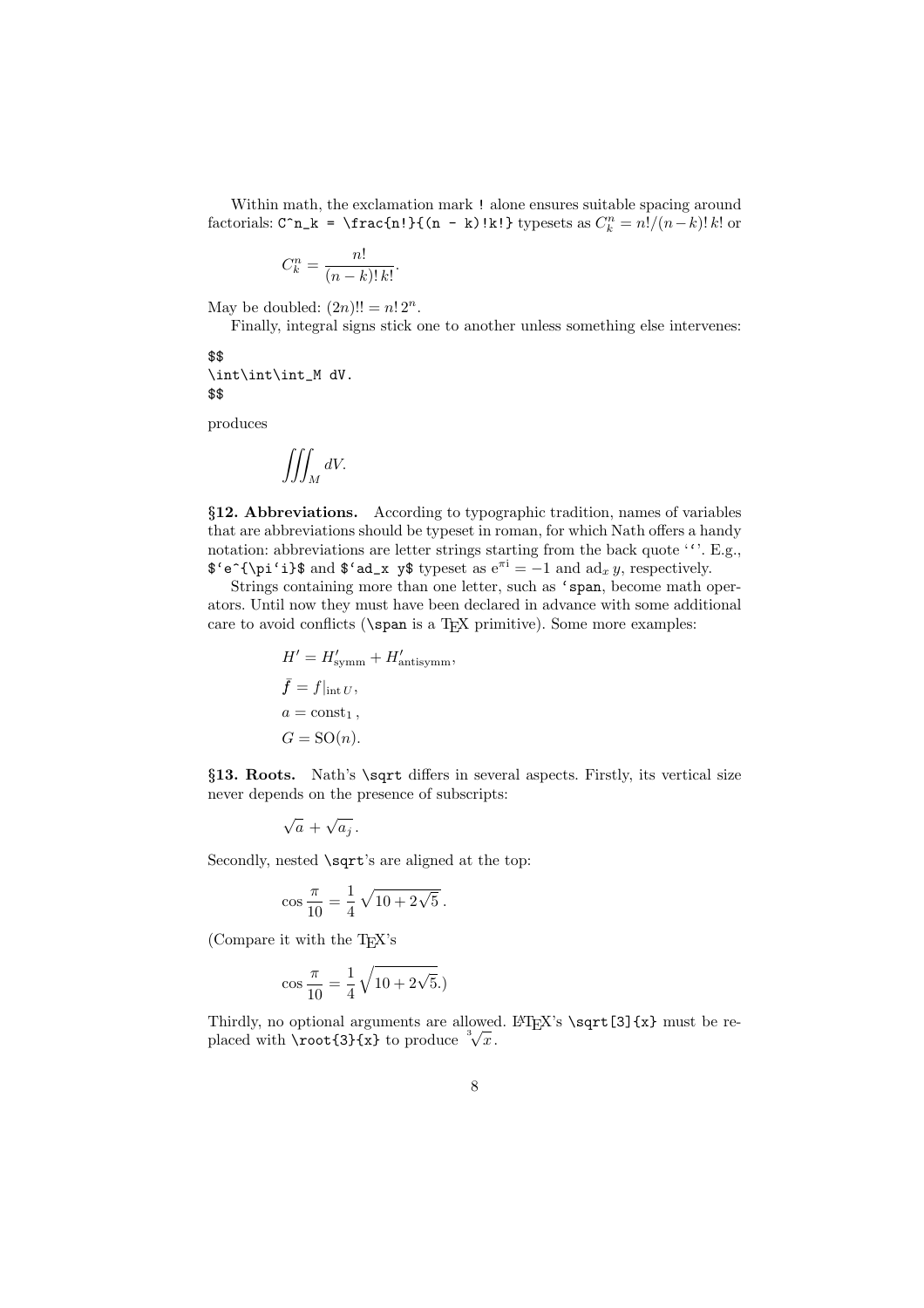*§***14. Special symbols.** Nath introduces \vin and \niv as names of the important symbols  $\cup$  and  $\cup$  not included in any standard math font.

Arrows \to, \ot, \otto, and \mapsto are expandable and descriptable via sub- and superscripts. Thus,

\$\$

```
A \to^f_{\text{isomorphism}} B, \qquad a \mapsto^f a'
$$
```
gives

 $A \xrightarrow[\text{isomorphism}]{f} B, \qquad a \xrightarrow{f} a'.$ 

The command **\adot** denotes the centered dot to be used a an argument placeholder, as in  $f(\cdot)$  or  $q(\cdot, \cdot)$ .

*§***15. Horizontal braces.** The upper and lower horizontal braces are created with \underbrace{expression}\_{label} and \overbrace{expression}\_{label}, respectively. For instance,

\$\$

 $f^n(x) = \underbrace{f(f(\dots f))_{n \text{ times}}x) \dots)$ \$\$

results in

$$
f^{n}(x) = \underbrace{f(f(\cdots f(x)\cdots))}_{n \text{ times}}
$$

Observe that the construction does not interfere with the displayed mode of delimiters.

*§***16. Accents.** Hat, tilde, and bar accents are extensible and grow wider with the size of the accented material:

$$
\hat{a}+\widehat{ab}+\widehat{abc}.
$$

When these accents outreach their limit of extensibility, they take the superscript position:

 $(a + b + c)^{^{\wedge}}$ .

A sequence of accents goes from top to down or from right to left. For instance,  $\hat\bar{a} + \hat\bar{ab} + \hat\bar{abc} gives$ 

$$
\hat{\bar{a}}+\widehat{\bar{ab}}+\widehat{\bar{abc}},
$$

whereas  $\hat\bar{a} + b + c$  typesets as

 $(a + b + c)^{-\Lambda}$ .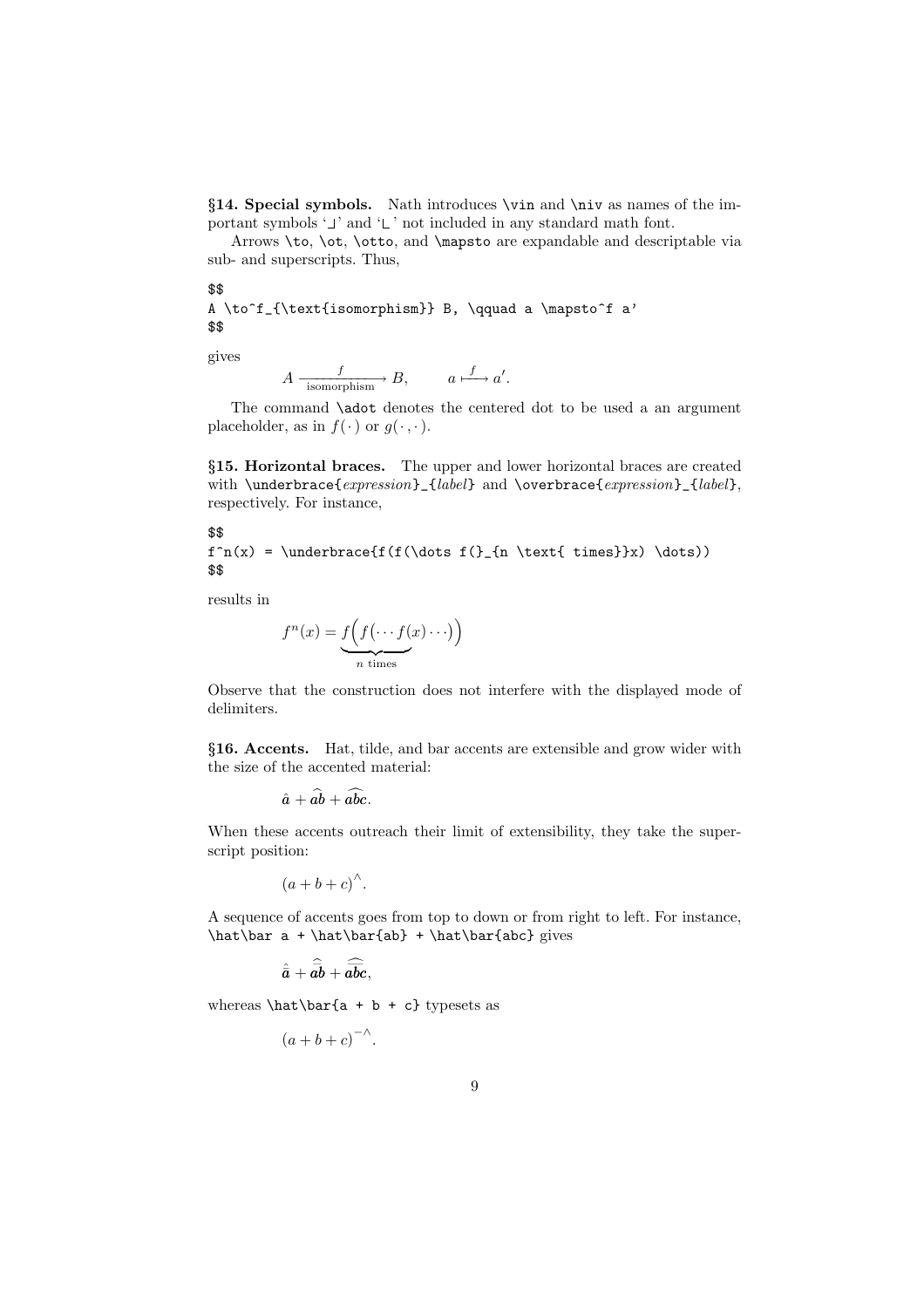All kinds of things may happen if braces intervene as in  $\bar{\bar{ab}}$ .

Let us note that \bar is not arbitrarily extensible, unlike \overline. For instance,  $\hat{\overline{a + b + c}$  gives  $\overline{a + b + c}$  (over- and underlines and arrows are not accents). Over a single character, there is no limit on the number and type of accents in the sequence; e.g.,

$$
\widehat{\widetilde{\boldsymbol{W}}}
$$

results from \hat\ddot\tilde W. Over an expression, a non-extensible accent, like  $\dot{a}$  makes others non-extensible as well. Thus,  $\hat{a}$  +  $\dot{a}$  + \dot\hat{ab} + \hat\dot{ab} gives

$$
\widehat{ab} + (ab)^{\text{`}} + (ab)^{\text{``}} + (ab)^{\text{``}}.
$$

*§***17. Arrays.** Entries are typeset in display mode:

$$
\begin{vmatrix} x & 1 \\ 1 & \frac{1}{x} \end{vmatrix} = 0.
$$

Moreover, arrays grow smaller when used in sub- and superscripts:

$$
e^{\begin{pmatrix} a & b \\ c & d \end{pmatrix}}.
$$

A matrix environment differs from array in that it does not have any preamble. As a special case,  $\binom{m}{n}$  creates the binomial coefficient  $\binom{m}{n}$ .

*§***18. Tensors.** With \nathstyle{tensors}, first-level sub- and superscripts to ordinary symbols occupy predetermined positions. Thus,

$$
A^{[k}B^{l]}_{(k}C_{l)}
$$

results from

```
\nathstyle{tensors=on}
$$
A^{(k)} B^{(1)}_{1} (k) C_{1} (l)$$
```
(unbalanced delimiters are allowed in in-line style).

*§***19. Displayed formulas.** Displayed formulas are indented by \mathindent of default value of 4 pc. With \mathindent set to a negative length, displayed formulas are centered. Formulas enclosed between double dollars \$\$ are unnumbered. Alternatively one may enclose them between  $\setminus$ [ and  $\setminus$ ]. Ends of lines (any formula may be multiline) are marked with \\. Nath does not support automatic line breaks (as does the Downes style [2]).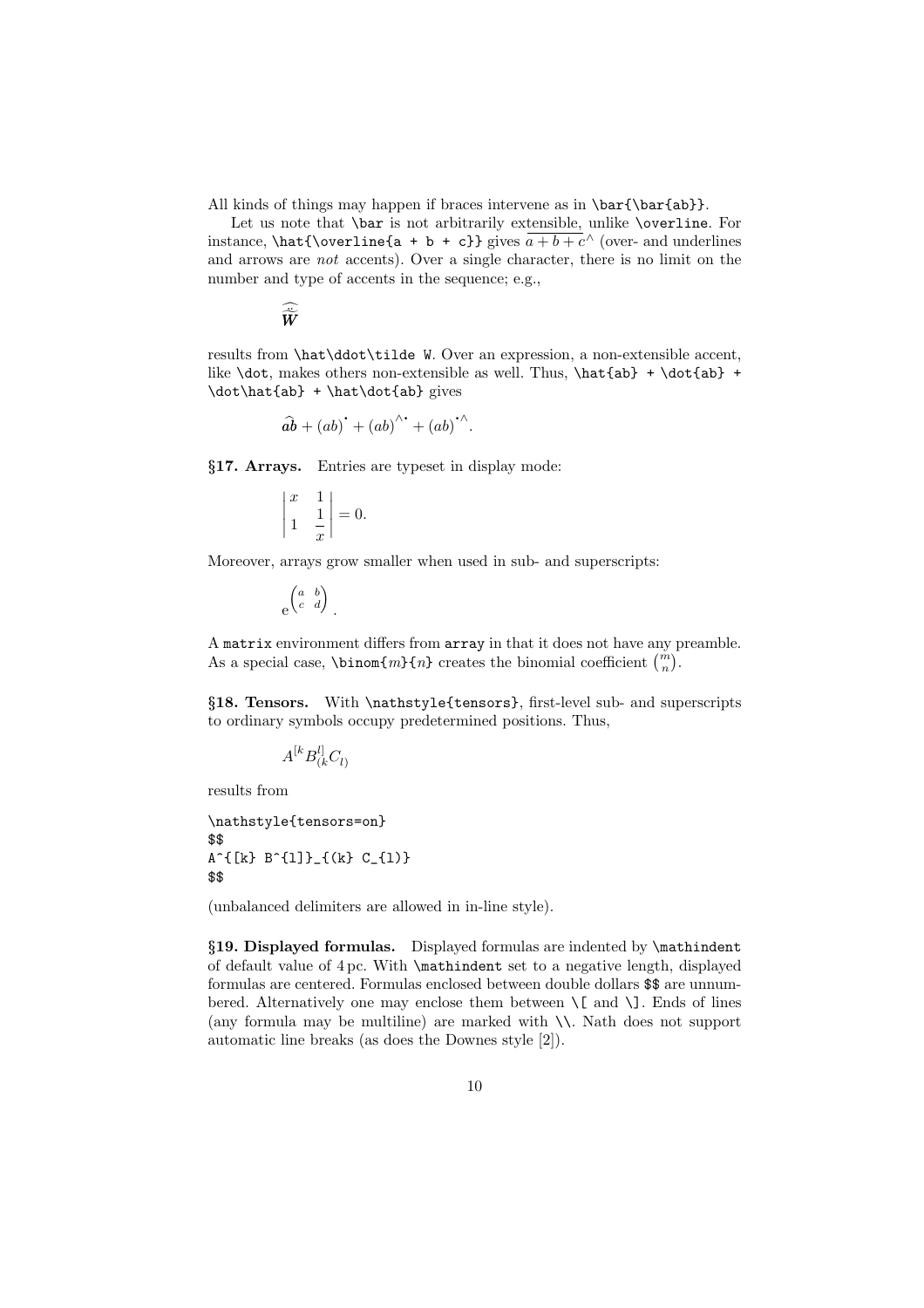E.g.,  $\text{I. }$  stuff = stuff,  $\setminus$  stuff = stuff.  $\text{I. }$  step types as a left-aligned multiline formula (the punctuation is important, see §24):

= *,*

To achieve finer arrangements, one may begin every continuation line with a number of \quad's; e.g., two in front of a binary relation, three in front of a binary operation:

= *.*

```
$$
stuff = stuff + (stuff \ \ \ \ \ \\qqquad + \text{stuff} \\
\qquad = stuff \ \backslash\qquad = stuff.
$$
gives
                  \qquad \qquad \qquad = \qquad \qquad + (\qquad \qquad+ )
              =
              = .
```
*§***20. Walls.** Walls represent a simple and convenient tool to achieve better visual appearance of complex displayed equations. The syntax is  $\text{wall} \text{ }\setminus$ stuff  $\forall x \in \mathbb{N} \cup \mathbb{N}$  and can be arbitrarily nested. The \wall makes every next line to start at the "wall" until removed by **\return**. For instance,

#### \$\$

```
stuff
\text{Wall} = stuff + (\text{Wall} - stuff \ \)+ stuff)
                                                 \return
                  = stuff \setminus= stuff.
\return
$$
gives
                           =\frac{1}{2}+\frac{1}{2}+\frac{1}{2}+\frac{1}{2}+\frac{1}{2}+\frac{1}{2}+\frac{1}{2}+\frac{1}{2}+\frac{1}{2}+\frac{1}{2}+\frac{1}{2}+\frac{1}{2}+\frac{1}{2}+\frac{1}{2}+\frac{1}{2}+\frac{1}{2}+\frac{1}{2}+\frac{1}{2}+\frac{1}{2}+\frac{1}{2}+\frac{1}{2}+\frac{1}{2}+\frac{1}{2}+\frac{1}{2}+\frac{1}{2}+\frac{1}{2}+\frac{1}{2}+\frac{1}{2}+\frac{1}{2}+\frac{1}{2}+\frac{1}{2}+\frac{+ )
                                              = .
```
The typical placement of \wall is in front of a relation symbol or immediately after an opening delimiter anywhere in the left half of a formula.

A simple alternative is  $\text{A}, \text{which prefixes each continuation line}$ with  $A$  until stopped by **\return**. Typically,  $A$  is a kern: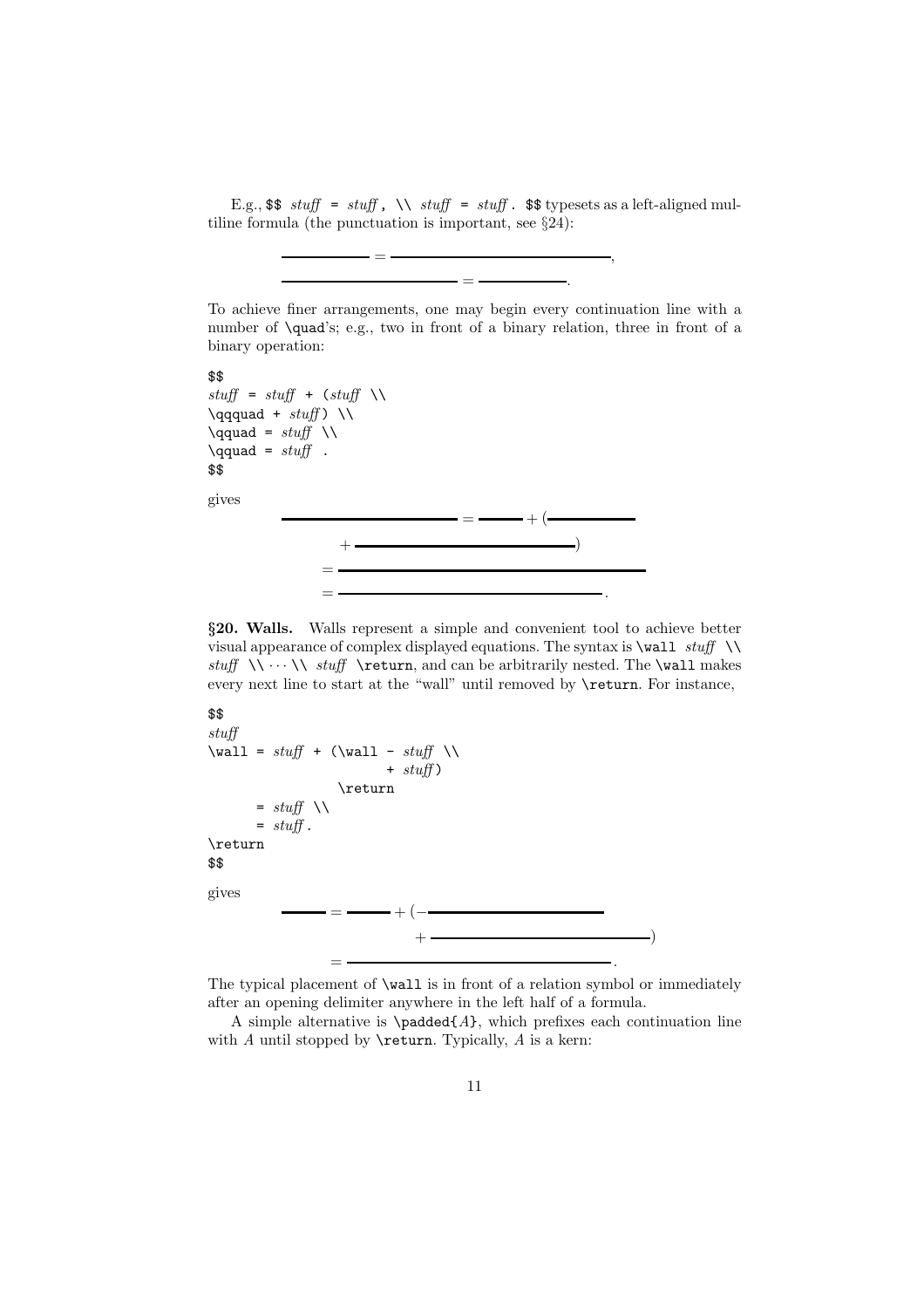```
$$
\padded\qquad \padded\quad stuff = stuff + (stuff \\
                                      + stuff \ \ \ \ \ \ \ \ \+ stuff)
              \return
              = stuff \setminus= stuff
\return
$$
gives
                     \qquad \qquad = \qquad \qquad + (\qquad \qquad++ )
             = .
```
With short formulas it may be easier to prefix each line with explicit **\quad**'s as we did in §19.

See §24 on the interplay between walls and punctuation.

*§***21. Alignments.** Unfortunately, display mode of delimiters interferes badly with alignments unless every cell is balanced (as is, e.g., with matrices). The recommended solution is to fill the cells with balanced wall/return blocks. E.g.,

```
\begin{eqnarray*}
stuff &=& \wall stuff \\
              + \text{stuff} \ \ \ \ \ \ \ \ \ \+ stuff,
          \return
\setminusstuff &=& stuff\end{eqnarray*}
produces
             =
                + - - - - -+ ,
```
Walls save  $\&$ 's and ensure vertical centering of the equation numbers (see §22).

= *.*

*§***22. Equation numbering.** A formula enclosed between \begin{equation} and \end{equation} obtains a single number (the value of \theequation) on the right. Putting the command \numbered inside of an unnumbered formula has the same effect: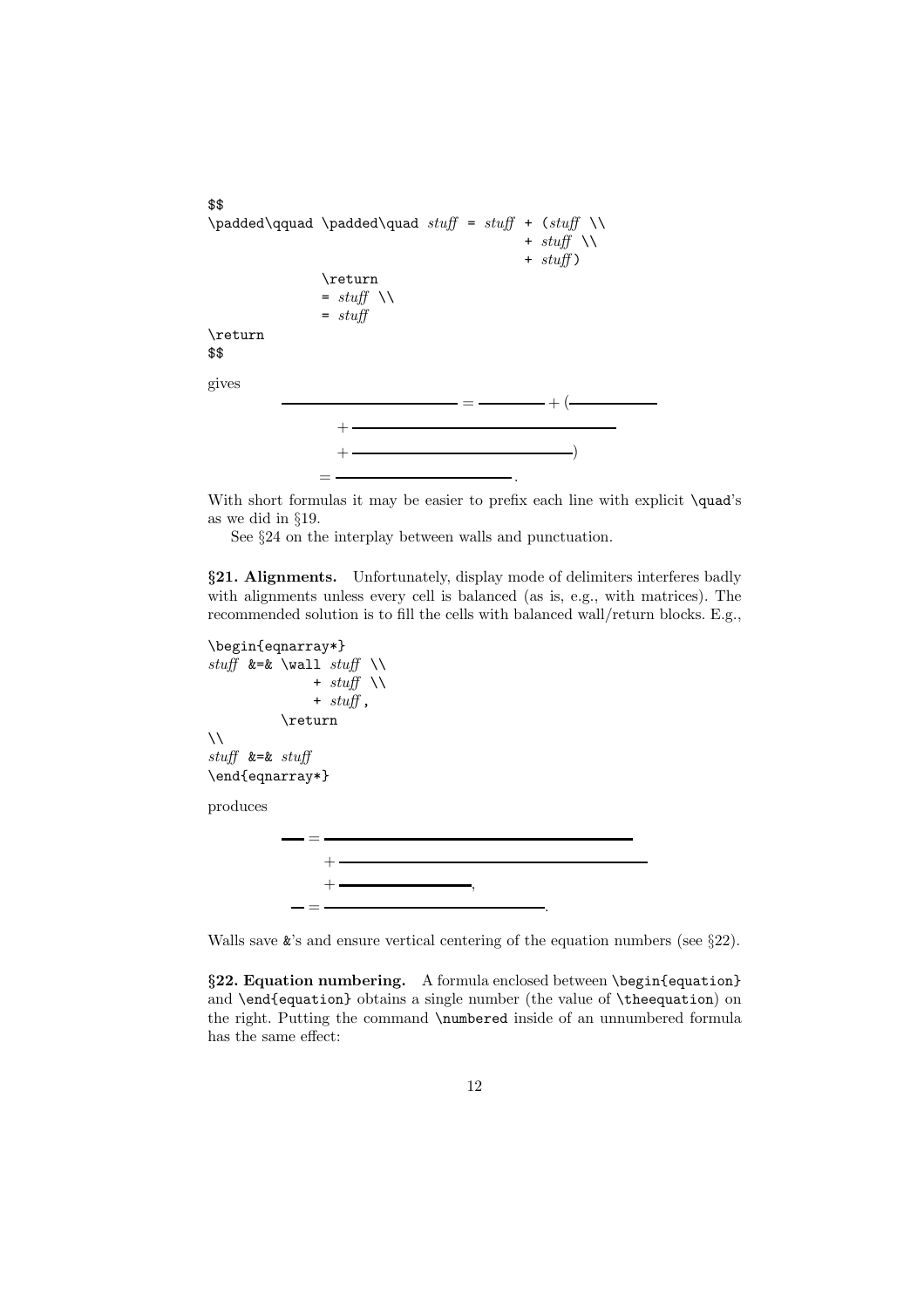\$\$ stuff . \numbered \$\$

results in

*.* (1)

Alternatively, \eqno{*A*} makes *A* the equation number.

In emergency, the equation number goes one line below the formula:

(2)

We already know that any formula may be multiline. If so, the equation number is centered:

$$
\begin{array}{c}\n \bullet \\
 \bullet \\
 \bullet\n \end{array}
$$
\n
$$
\begin{array}{c}\n \bullet \\
 \bullet \\
 \bullet\n \end{array}
$$
\n
$$
\begin{array}{c}\n \bullet \\
 \bullet \\
 \bullet \\
 \end{array}
$$
\n
$$
\begin{array}{c}\n \bullet \\
 \bullet \\
 \end{array}
$$
\n
$$
\begin{array}{c}\n \bullet \\
 \bullet \\
 \end{array}
$$
\n
$$
\begin{array}{c}\n \bullet \\
 \bullet \\
 \end{array}
$$
\n
$$
\begin{array}{c}\n \bullet \\
 \bullet \\
 \end{array}
$$

To have centered numbers within the eqnarray environment, use wall/return blocks as described in §21 (but then the equation numbers may be overwritten with the formula content without warning).

There is also the eqns environment, which puts a number on each line:

$$
\qquad \qquad , \qquad \qquad (4)
$$

*.* (5) It also uses larger and breakable interline space. Multiline blocks then may be

created by using the walls (§20). Equation numbering is normally determined by \theequation. The environment subabc introduces a subordinate numbering by letters,

$$
A = B,\tag{6a}
$$

no matter howmany numbered equations are enclosed,

$$
C = D.\t\t(6b)
$$

This output was obtained from

```
\begin{subabc}
\begin{equation}
A = B, \label{eq:1} \label{eq:1}\end{equation}
no matter how many numbered equations are enclosed,
\begin{equation}
C = D. \ \langle \text{label}(C) \rangle\end{equation}
\end{subabc}
```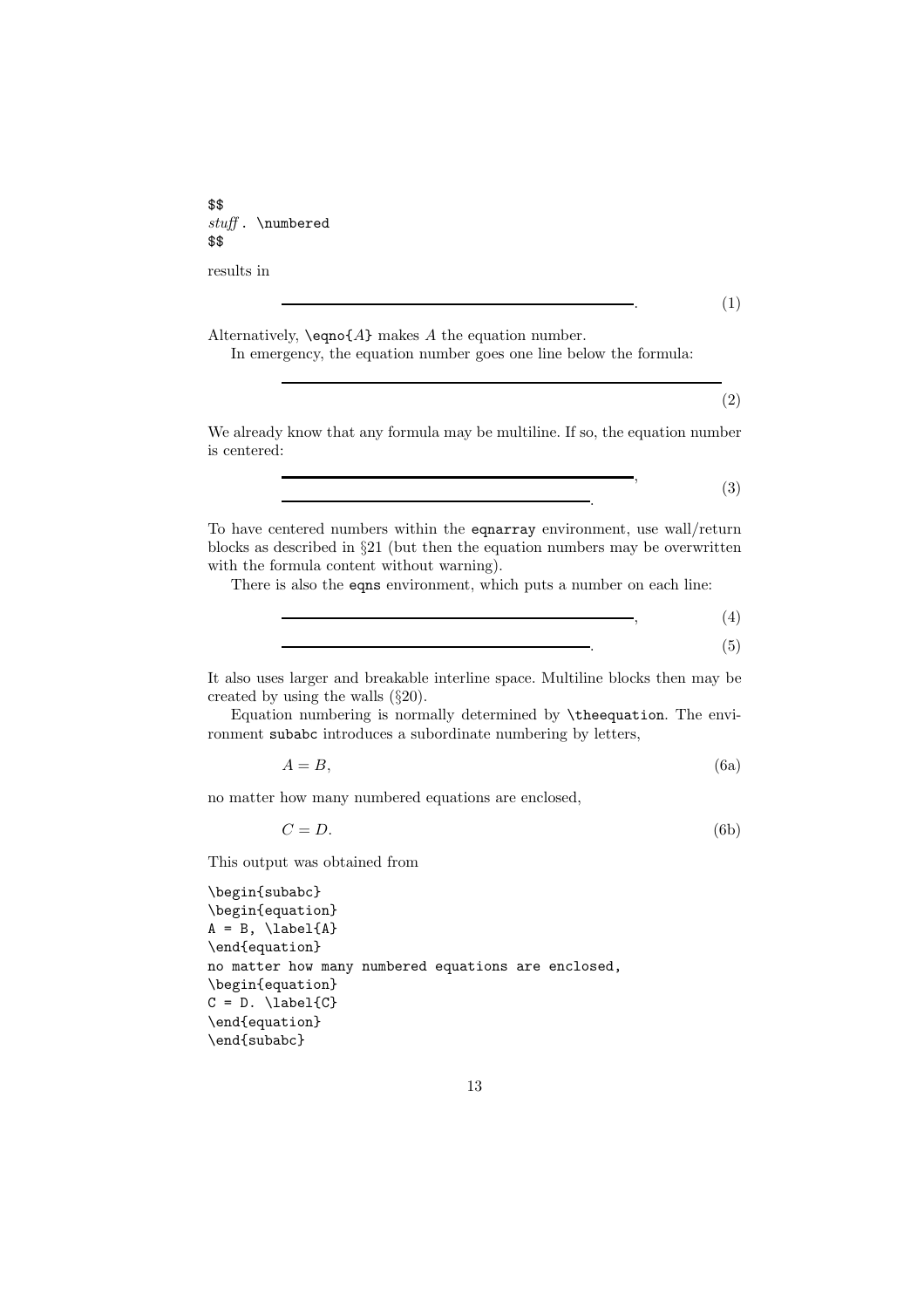After \end{subabc}, the original numbering mode is restored:

$$
E = F.\tag{7}
$$

Every numbered equation should be referred to somewhere, hence it should have a label — a warning  $(\S 5)$  is issued if it does not.

To put equation numbers on the left, call either the documentstyle option leqno or the local option \nathstyle{leqno}.

*§***23. Items.** Lay typographers tend to overuse list environments. Rather than list items, numbered statements so often encountered in theorems and definitions may be alternatively formatted as numbered paragraphs. Nath's command \paritem{item label} starts a numbered paragraph and may occur even within a displayed formula. Our next example demonstrates this:

The following statements on a real function *f* are equivalent:

- (i) *f* is continuous;
- (ii)  $f(\lim_{i \to \infty} x_i) = \lim_{i \to \infty} f(x_i)$

for every converging sequence *xi*.

In a left-numbered formula, \paritem supersedes the numbering and a warning is issued.

*§***24. Punctuation.** Nath provides a simple tool to encourage line breaks after punctuation in in-line mode. Namely,  $\setminus_{\sqcup}$  denotes a breakable space no matter where it is used. Therefore,  $a = b$ ,  $c = d$  will break after the comma,  $a = b$ ,  $c = d$ , rather than after the ' = ' sign. The inclination to break is measured by \punctpenalty (if a positive integer less than 10000).

Three dots are denoted by \dots. In some contexts, their proper place is at the level of math axis, e.g.,  $a_1 + \cdots + a_n$ . Nath uses a very simple rule — the dots are not raised if and only if they followa comma or a semicolon. Accordingly, we have  $a_1, \ldots, a_n$  and  $a_1; \ldots; a_n$ .

Punctuation after displayed formulas is important for recognizing continuing lines. Without punctuation, what seems to be a system of equations

$$
U_x = AU
$$
  

$$
-U_y = BU
$$

may well be a chain of them:

$$
U_x = AU - U_y = BU.
$$

To disambiguate your notation, be sure to insert comma (or semicolon or full stop or \text) at the end of each line that is not continued:

$$
U_x = AU,
$$
  

$$
-U_y = BU.
$$

(Observe that the minus sign starting the second line is typeset closer to  $U$  becomes a unary operator.)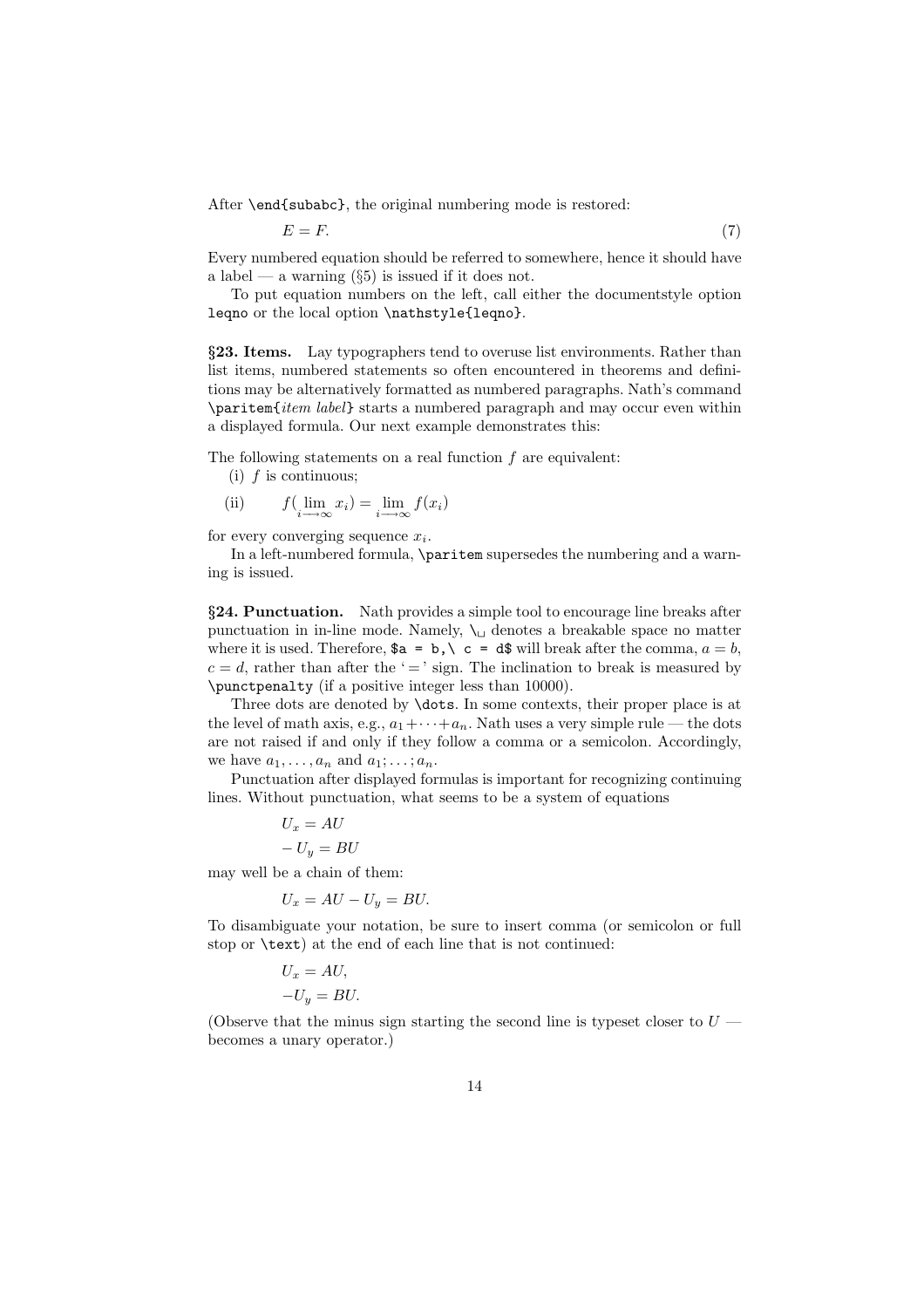*§***25. Spacing.** Nath's displayed formulas use frozen spacing (TEX's "skips" and "glues" neither stretch nor shrink). While it is seldom useful to stretch a displayed formula, one may wish to shrink formulas too wide to fit between the margins. Within the tight environment, displayed formulas occupy slightly less horizontal space. E.g.,

$$
\sin^6 x = -\frac{1}{32}\cos 6x + \frac{3}{16}\cos 4x - \frac{15}{32}\cos 2x + \frac{5}{16}
$$

becomes

$$
\sin^6 x = -\frac{1}{32}\cos 6x + \frac{3}{16}\cos 4x - \frac{15}{32}\cos 2x + \frac{5}{16}
$$

if written as

```
\begin{tight}
$$
\sin^6 x =-\frac{1}{32} \cos 6x + \frac{3}{16} \cos 4x- \frac{15}{32} \cos 2x + \frac{1}{16}$$
\end{tight}
```
Striving for safe defaults, Nath sets even interword spaces in text. To EXperts may wish to call  $\{nonferench spacing$  (see [3, p. 74]) to achieve a century-old look.

*§***26. User definitions.** Feel free to introduce your own commands by using \newcommand or \def. We already gave a useful example of \ifrac in §8.

Here is another example: A first-order partial derivative suitable for all math modes and sizes can be introduced via

#### \newcommand\pd[2]{\frac{\partial#1}{\partial#2}}

We then have  $((\partial f/\partial x)(\partial g/\partial y))^2$  or  $e^{((\partial f/\partial x)(\partial g/\partial y))^2}$  or

$$
\left(\frac{\partial f}{\partial x}\frac{\partial g}{\partial y}\right)^2
$$

from one and the same  $(\pmb{\beta} f \times \pmb{\beta} g \cdot \pmb{\gamma})^2$ .

The price is that fragile commands occurring inside in-line math may have to be protected (any in-line mode material must be considered a "moving argument"). Nath commands are robust by design and need no \protecting. When encountering a mysterious error, such as "undefined command \wrapfrac@," fragile commands are to be blamed. Besides \protect, Nath offers \makerobust, a command that takes an already assigned control sequence as argument and makes it robust.

*§***27. Efficiency.** Nath helps to prevent wasting human work on something that can be done by computer. On average, LATEX runs about three times slower with Nath than without it, depending on the complexity of math formulas.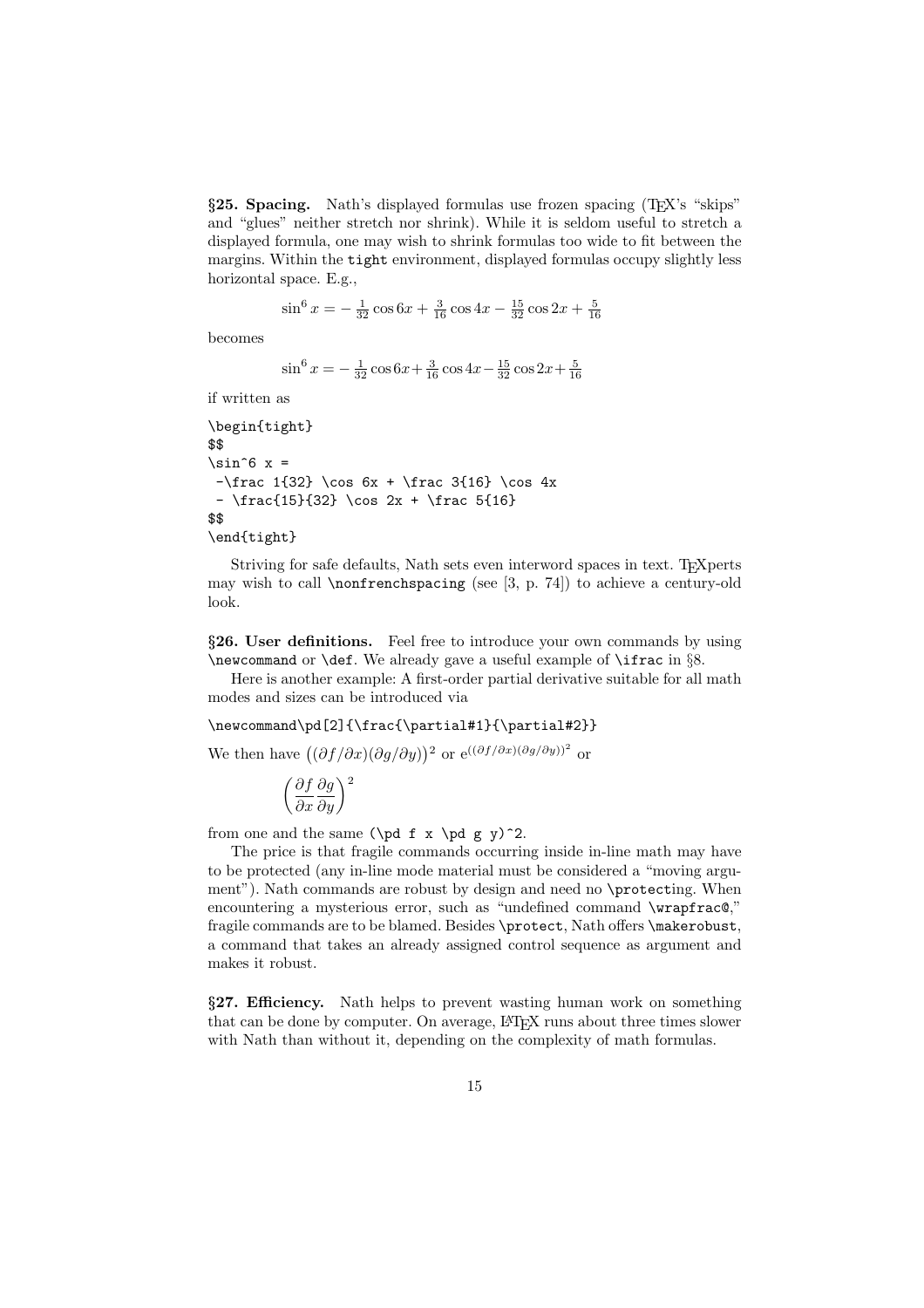*§***28. Other packages.** Nath is not guaranteed to be compatible with other LATEX packages. However, some combinations turn out to be safe and useful. For example, when starting a IAT<sub>E</sub>X 2.09 document with

\documentstyle[amssymb,nath]{article}

or a I<sup>AT</sup>EX  $2_\varepsilon$  document with

```
\documentclass{article}
\usepackage{amssymb,nath}
```
one invokes amssymb, a component of the famous  $A_{\mathcal{M}}S$ -L<sup>2</sup>T<sub>E</sub>X package from the American Mathematical Society, thereby introducing a wider range of mathematical symbols. Users can also enable text mode amsmath commands by starting a I<sup>g</sup>T<sub>E</sub>X  $2<sub>\varepsilon</sub>$  document with

```
\usepackage{amsmath,nath}
```
(math mode commands must be those of Nath).

*§***29. Commands of enhanced functionality.** A number of math commands have been redefined; \old{command} often provides access to what \command was before Nath redefined it (see the source code of this guide for examples).

Here is the list of all enhanced and newly introduced commands:

| $\setminus$    | a breakable space in math $(\S 25)$                 |
|----------------|-----------------------------------------------------|
| $\setminus$    | see $\S11$ and $\S19$                               |
| \abbreviation  | a long form of $\cdot$ in math ( $\S12$ )           |
| \adot          | argument placeholder $(\S14)$                       |
| \arraycolsep   | macro, formerly a dimension register $(\S17)$       |
| \big           | making inline delimiters bigger $(\S10)$            |
| \bigg          | same as $\big\{\beta(610)$                          |
| \biggg         | same as $\big\big\big\big\{ \frac{10}{10} \right\}$ |
| \biggl         | same as \big\big\left                               |
| \bigl          | same as \big\left                                   |
| \binom         | binomial coefficient $(\S17)$                       |
| \delimgrowth   | see $\S10$                                          |
| \displayed     | forcing displayed math mode $(\S6)$                 |
| \double        | doubling a delimiter $(\S10)$                       |
| \eqno          | equation number $(\S 22)$                           |
| \natherrormark | a mark to visualize nath errors $(\S 5)$            |
| \factorial     | long form of ! in math $(\S11)$                     |
| \fbox          | making frame around a subformula                    |
| \frac          | fraction $(\S7)$                                    |
| \gt            | greater than sign $(\S10)$                          |
| \hat           | attaching hat accent $(\S16)$                       |
| \inline        | forcing in-line math mode $(\S6)$                   |
| $\int$ int     | integral sign $(\S11)$                              |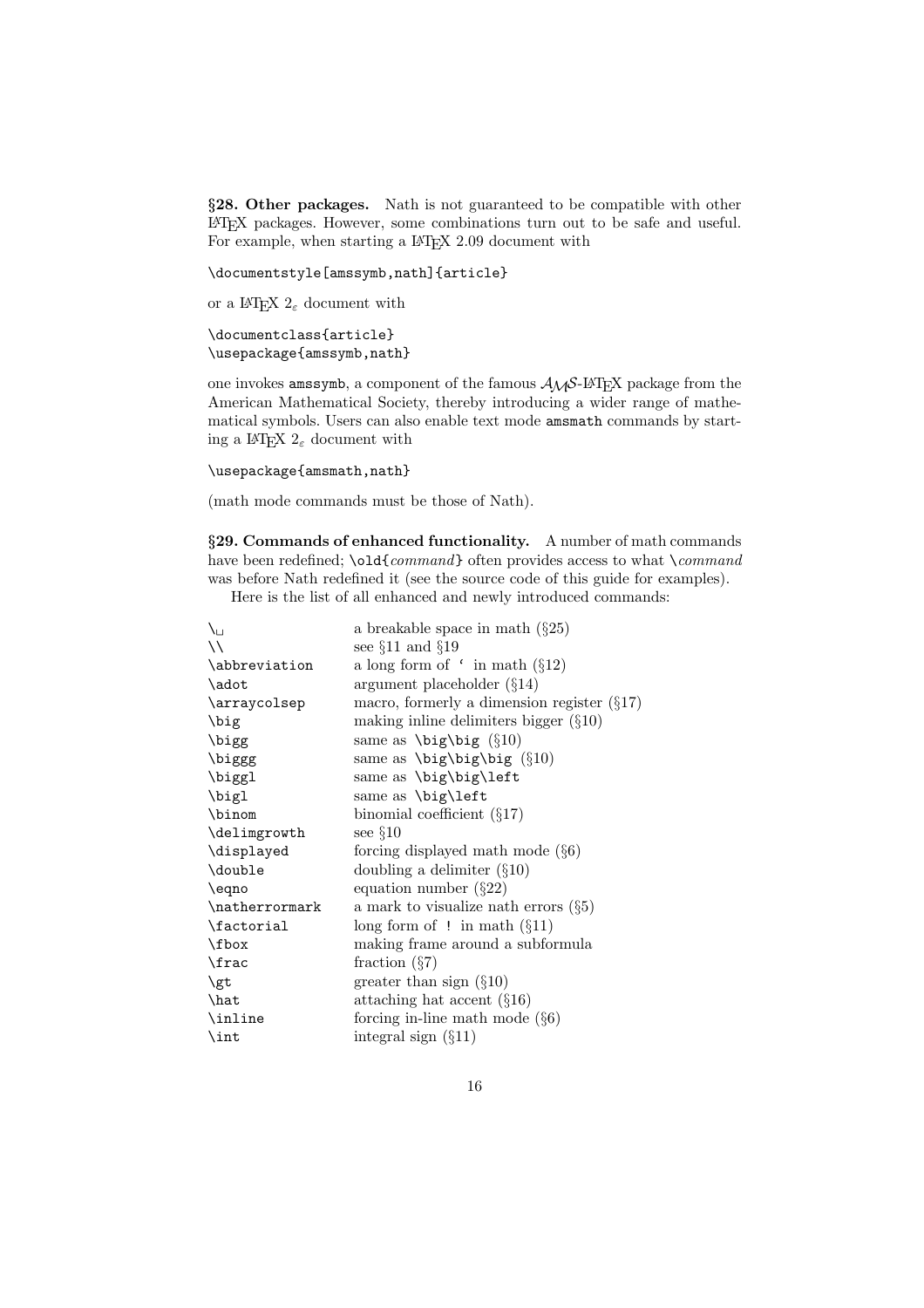| \langle             | left angle bracket $(\S10)$                          |
|---------------------|------------------------------------------------------|
| \lAngle             | left double angle bracket $(\S10)$                   |
| \lbrace             | left brace $(\S10)$                                  |
| \lbrack             | left bracket $(\S10)$                                |
| \lBrack             | left double bracket $(\S10)$                         |
| \lceil              | left ceiling bracket $(\S10)$                        |
| \1Ceil              | left double ceiling bracket $(\S10)$                 |
| \ldouble            | left doubling $(\S10)$                               |
| \left               | left modifier $(\S10)$                               |
| \lfloor             | left floor bracket $(\S10)$                          |
| \lFloor             | left double floor bracket $(\S10)$                   |
| \lnull              | left invisible fence $(\S10)$                        |
| $\mathcal{L}$       | less than sign $(\S10)$                              |
| \ltriple            | left tripling $(\S10)$                               |
| \lvert              | left vertical line $(\S10)$                          |
| \lVert              | left double vertical line $(\S10)$                   |
| \mapsto             | sizeable ' $\mapsto$ ' (§14)                         |
| \mathop             | see $§11$                                            |
| \mathstrut          | see $[3]$                                            |
| $\mid$              | middle vertical line $(\S10)$                        |
| \Mid                | middle double vertical line $(\S10)$                 |
| \middle             | middle modifier $(\S10)$                             |
| \Nath               | logo                                                 |
| \nathstyle          | local options $(\S4)$                                |
| $\lambda$           | the symbol $\mathcal{L}'$ (§14)                      |
| \nonumber           | suppresses equation number $(\S22)$                  |
| \numbered           | forces equation number $(\S 22)$                     |
| $\delta$            | see the beginning of this section                    |
| \ot                 | sizeable left arrow $(\S14)$                         |
| \otto               | sizeable left-right arrow $(\S14)$                   |
| \overbrace          | horizontal braces over unbalanced math material      |
| \overleftarrow      | left arrow over an expression                        |
| \overleftrightarrow | left-right arrow over an expression                  |
| \overline           | overline an expression $(\S16)$                      |
| \overrightarrow     | right arrow over an expression                       |
| \padded             | like a wall, with every next line padded $(\S 20)$   |
| \paritem            | numbered statement $(\S 23)$                         |
| \punctpenalty       | penalty inserted after punctuation in math $(\S 24)$ |
| \quad               | 1em space $(\S19)$                                   |
| \qquad              | $2em$ space $(\S19)$                                 |
| \qqquad             | 3em space (§19)                                      |
| \rangle             | right angle bracket $(\S10)$                         |
| \rAngle             | right double angle bracket $(\S10)$                  |
| \rbrace             | right brace $(\S10)$                                 |
| \rbrack             | right bracket $(\S10)$                               |
| \rBrack             | right double bracket $(\S10)$                        |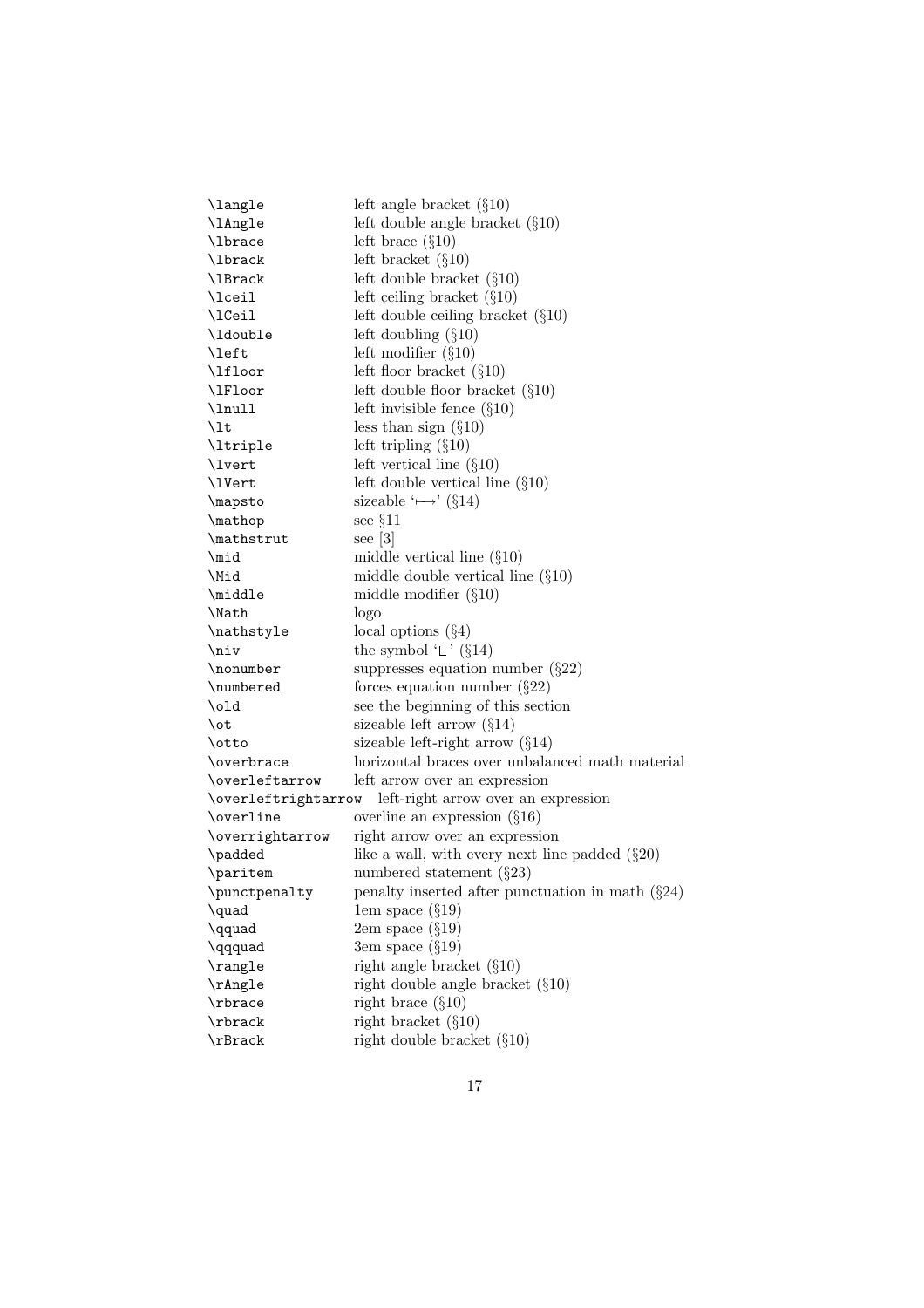| $\chi$             | right ceiling bracket $(\S10)$                            |
|--------------------|-----------------------------------------------------------|
| $\csc$             | right double ceiling bracket $(\S10)$                     |
| \rdouble           | right doubling $(\S10)$                                   |
| \return            | ends \wall and \padded $(\S20)$                           |
| \right             | right modifier $(\S10)$                                   |
| \rfloor            | right floor bracket $(\S10)$                              |
| \rFloor            | right double floor bracket $(\S10)$                       |
|                    | right invisible fence $(\S10)$                            |
| $\lambda$ root     | arbitrary root $(\S13)$                                   |
| \rtriple           | right tripling $(\S10)$                                   |
| \rvert             | right vertical line $(\S10)$                              |
| \rVert             | right double vertical line $(\S10)$                       |
| \scriptscriptstyle | setting size to second next level script size             |
| \scriptstyle       | setting size to next level script size                    |
| \sqrt              | square root $(\S13)$                                      |
| \stackrel          | as in L <sup>AT</sup> <sub>E</sub> X                      |
| \text              | text within math                                          |
| \tilde             | attaching tilde accent $(\S16)$                           |
| \to                | sizeable right arrow $(\S14)$                             |
| \triple            | tripling a delimiter $(\S10)$                             |
| \underbrace        | horizontal braces under unbalanced math material          |
| \underleftarrow    | left arrow under an expression                            |
|                    | \underleftrightarrow left-right arrow under an expression |
| \underline         | underline an expression                                   |
| \underrightarrow   | right arrow under an expression                           |
| $\forall$ in       | the symbol $\cup$ (§14)                                   |
| $\text{Wall}$      | begin a wall/return block $(\S 20)$                       |
|                    |                                                           |

Redefined and new environments:

| array       | see $\S17$                           |
|-------------|--------------------------------------|
| cases       | as in TFX                            |
| eqnsabc     | eqns within subabc                   |
| eqnarray    | as in IATFX                          |
| eqnarray*   | as in IATFX                          |
| eqnarrayabc | eqnarray within subabc               |
| eqns        | a pile of equations $(\S22)$         |
| equation    | as in L <sup>AT</sup> <sub>E</sub> X |
| matrix      | see $\S17$                           |
| subabc      | subnumbering by letters $(\S22)$     |
| tight       | tighter spacing $(\S 25)$            |

The following characters are active, retaining their previous meaning:  $\$ , ^, \_. Other characters become active in math mode:

| see $§10$ |
|-----------|
| see $§10$ |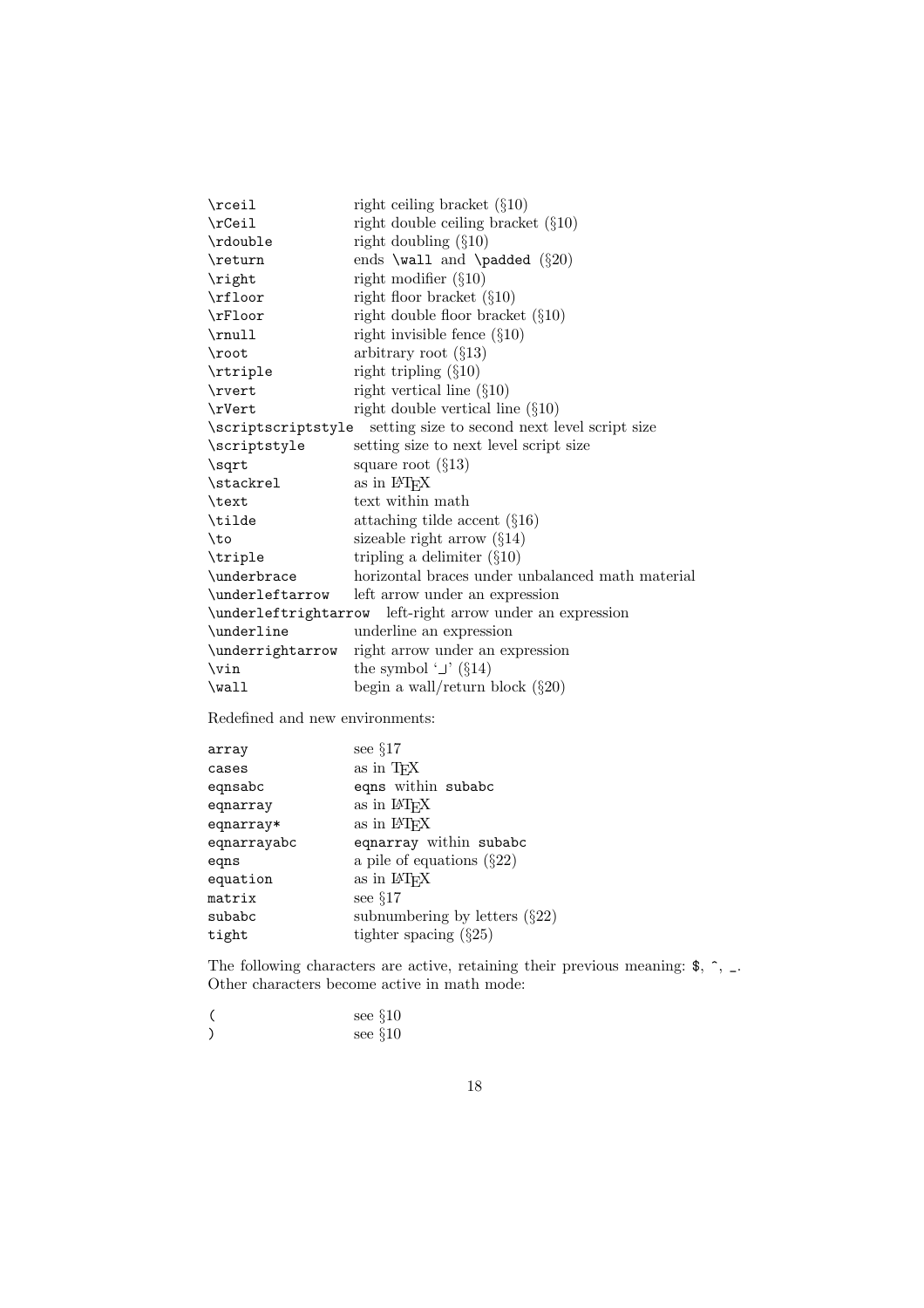|              | see $\S10$  |
|--------------|-------------|
| ٦            | see $§10$   |
| ≺            | see $§10$   |
| $\mathbf{r}$ | see $§10$   |
| <sup>,</sup> | see $\S 24$ |
| ;            | see §24     |
|              | see §11     |
| t            | see $§12$   |

Commands that became obsolete are still preserved in reduced form for backward compatibility:

| \Big         | ignored                      |                 |
|--------------|------------------------------|-----------------|
| \Bigg        | ignored                      |                 |
| \Biggl       | same as <b>\left</b>         |                 |
| \biggm       |                              | same as \middle |
| \Biggm       |                              | same as \middle |
| \biggr       | same as $\rightleftharpoons$ |                 |
| \Biggr       | same as $\rightleftharpoons$ |                 |
| \Bigl        | same as <b>\left</b>         |                 |
| \bigm        |                              | same as \middle |
| \Bigm        |                              | same as \middle |
| \bigr        | same as $\rightleftharpoons$ |                 |
| \Bigr        | same as $\rightleftharpoons$ |                 |
| \mathchoice  | useless                      |                 |
| \mathpalette | useless                      |                 |
| \textstyle   | ignored                      |                 |

The following T<sub>E</sub>X commands are disabled:

\atop \over \choose

The following LAT<sub>EX</sub> environment is disabled:

math

Newifs (correspond to local options):

| \ifgeometry | see $\S10$  |
|-------------|-------------|
| \ifleqno    | see $\S 22$ |
| \ifsilent   | see $\S5$   |
| \iftensors  | see $\S18$  |

New dimension registers:

```
\arraycolsepdim former \arraycolsep
\displaylineskiplimit
\mathindent see §19
\mex a prorated ex
\paritemwd see §23
```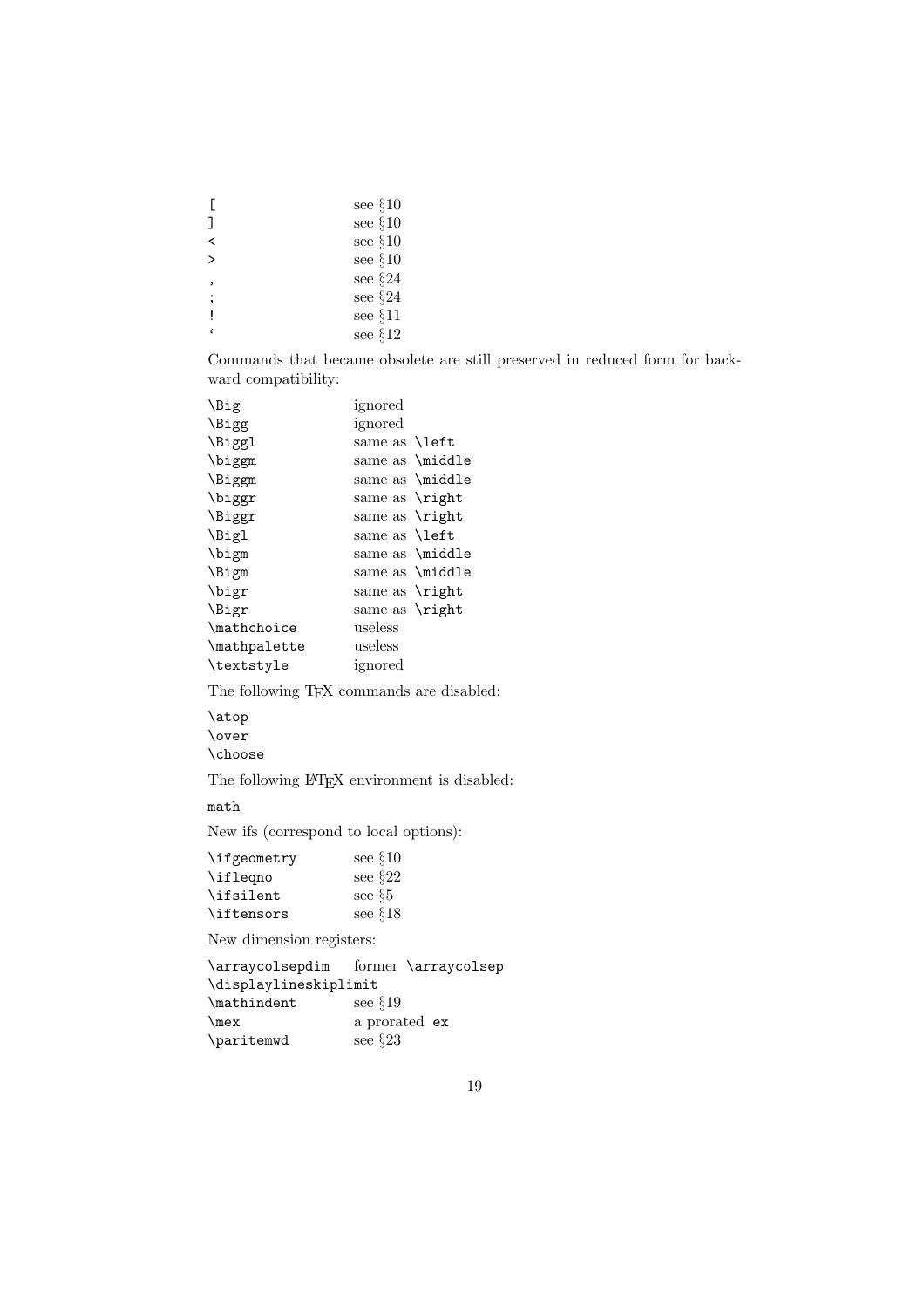Newskips (self-explanatory):

```
\displaybaselineskip
\displaylineskip
\interdisplayskip
\intereqnsskip
\beloweqnsskip
```
New boxes:

\sizebox delimiters match it (§10)

Moreover, Nath takes box and token registers on the fly.

*§***30. Final remarks.** Nath is a scientific software intended to assist and ease the process of scientific publication. By disburdening the encoding of mathematics, Nath tries to uphold T<sub>E</sub>X's position as a language suitable for both scientific and typographic purposes — especially if alternatives are still elusive.

Nath is provided as it is; only bug reports and serious discussion should go to M.Marvan@math.slu.cz.

*§***31. Release 2003.** Fixing several bugs, a newrelease is available since February 2003.

As a new feature, Nath takes care of the interline spacing in arrays. There is a new dimension register  $\arctan$  to hold the minimal interline space. Also, the default setting of \doublerulesep is \arrayrulewidth, so that horizontal lines produced by successive \hline's stick one to another, and similarly for the vertical lines:

| р             | q |   |  |
|---------------|---|---|--|
| T             | 1 |   |  |
| T             | 0 | 0 |  |
| $\frac{1}{2}$ |   |   |  |

These changes do not affect the tabular environment.

The \padded command nowapplies to continuation lines only. For example



is produced by a single \padded–\return pair: